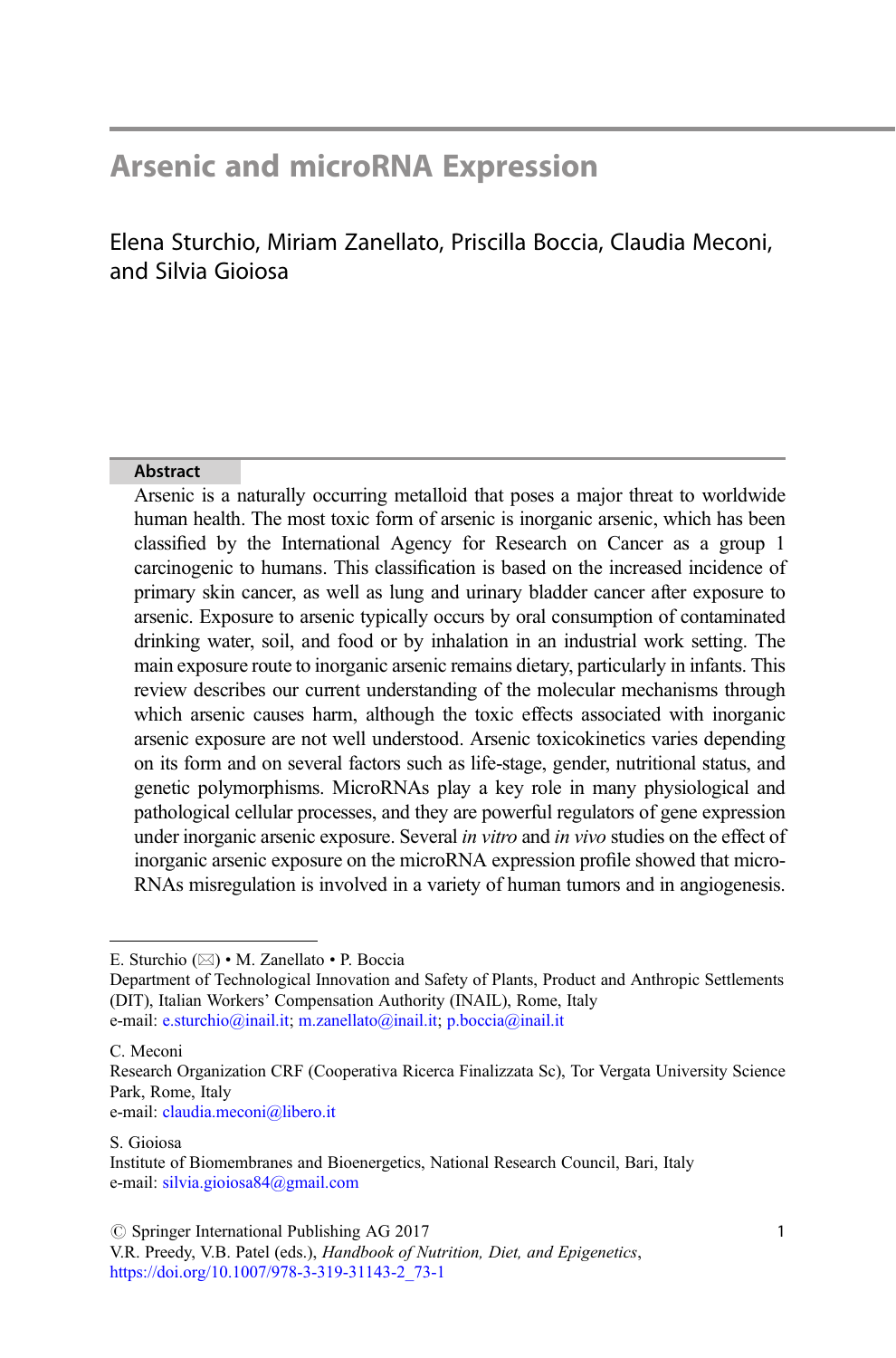## Keywords

Arsenic • Inorganic arsenic • Metabolic pathway • Carcinogenesis • Human exposure • Mechanism of action • Toxicity • microRNA expression • Contaminated water • Dietary intake

| <b>List of Abbreviations</b> |                                                   |
|------------------------------|---------------------------------------------------|
| As                           | As                                                |
| AS3MT                        | Human As methyltransferase                        |
| AsIII                        | Arsenite                                          |
| AsT cell                     | As transformed cell                               |
| AsV                          | Arsenate                                          |
| <b>CCA</b>                   | Chromated copper arsenate                         |
| <b>DMAA</b>                  | Dimethylarsinic acid                              |
| <b>DNMT</b>                  | DNA methyltransferase                             |
| EMT                          | Epithelial-mesenchymal transition                 |
| GSH                          | Glutathione                                       |
| <b>HBEC</b>                  | Human bronchial epithelial cell                   |
| HELF                         | Human embryo lung fibroblast cell                 |
| iAs                          | Inorganic arsenic                                 |
| MCL                          | Maximum contaminant level                         |
| mESCs                        | Mouse embryonic stem cells                        |
| miRNA                        | microRNA                                          |
| <b>MMAA</b>                  | Monomethylarsonic acid                            |
| <b>PHLPP</b>                 | PH domain leucine-rich repeat protein phosphatase |
| <b>ROS</b>                   | Reactive oxygen species                           |
| $RT-qPCR$                    | Quantitative reverse transcription PCR            |
| <b>SAM</b>                   | S-adenosyl-methionine                             |
| <b>SUMO</b>                  | Small ubiquitin-like modifier                     |
| VEGF                         | Vascular endothelial growth factor protein        |

# **Contents**

| - 15 |
|------|
|      |
|      |
|      |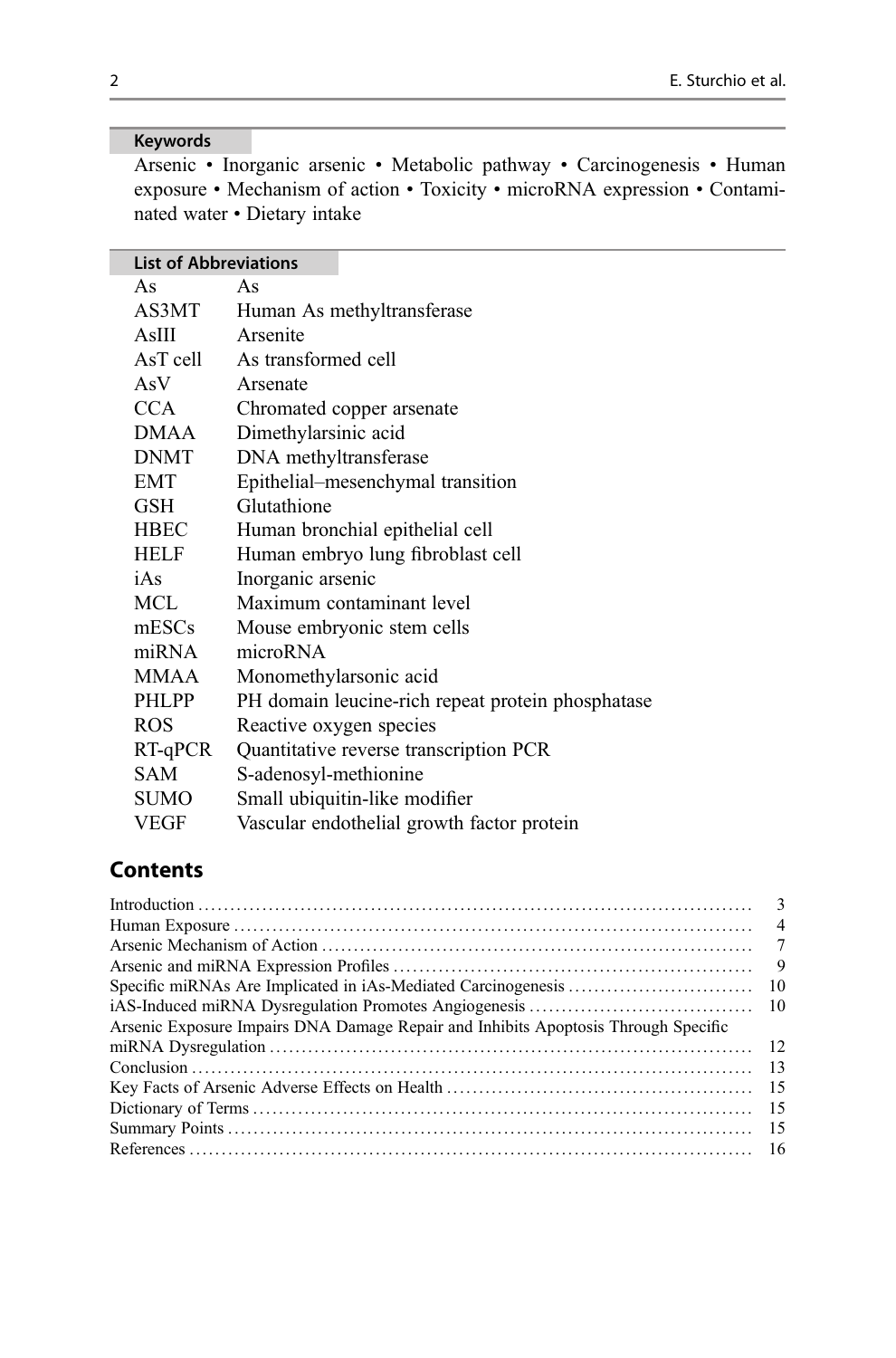#### Introduction

Inorganic arsenic (iAs) poses a major threat to worldwide human health. Arsenic (As) is a metalloid, occurring naturally in the Earth's crust generally as one of the several sulfides or as metal arsenates (WHO [2001](#page-18-0)). As is also a product of anthropogenic activities such as smelting, mining, or waste combustion. Both inorganic and organic species of As occur in the environment. Generally, the iAs forms are more toxic than the organic ones (oAs) for human, animal, and plant health. The chemical structure of As, its electronic status, and its bonding properties give rise to a variety of forms in the solid, aqueous, and gaseous states. Inorganic arsenic is present in different oxidation states:  $-3$ , 0,  $+3$ , and  $+5$  but the prevalent As forms are arsenite (AsIII) and arsenate (AsV). The most common organic forms are monomethylarsonic acid (MMAA) and dimethylarsinic acid (DMAA).

As dispersion into soil and water through the disintegration of rocks and minerals causes As to enter the food chain (Fig. [1\)](#page-3-0).

Arsenic can be released in the atmosphere by natural processes, such as volcanic activity and dissolution of minerals, or anthropogenic causes such as mining, metal smelting, and pesticide use. It is mainly adsorbed on particles, which are dispersed by winds and deposited on land and water, reaching high concentration mainly in industrial areas (WHO [2001\)](#page-18-0).

The mean concentration of As in soil depends on the physicochemical structure of the soil and it is higher in igneous rock compared to sedimentary rock (Smith et al. [1998\)](#page-17-0). Furthermore, the interaction among soil, plant, and microorganisms may influence the As mobility and bioavailability. Under oxidizing conditions, arsenic is present in the +5 oxidation state and does not coprecipitate nor is adsorbed with the exception of the coprecipitation induced by iron hydroxides (O'Day [2006](#page-17-0)).

Arsenic water contamination is one of the major health concerns in most countries, in particular in areas, such as Bangladesh, where the major risk of contamination is represented by drinking water from tube wells (Flanagan et al. [2012\)](#page-16-0). Arsenic in water exists in different oxidized or reduced forms depending on the redox potential, pH, temperature, salinity, and on the presence and distribution of microorganisms and biotic component in general (EPA [2001](#page-18-0); EPA [2002;](#page-18-0) Wakao et al. [1988\)](#page-18-0).

The World Health Organization (WHO) guideline value for iAs in drinking water was provisionally reduced in 1993 from 50 to 10  $\mu$ g l<sup>-1</sup> and the same threshold limit has been established for natural mineral waters by the Commission Directive 2003/ 40/EC (EFSA [2014](#page-15-0)). The new recommended value was based on the increasing awareness of the toxicity of As, particularly its carcinogenicity, and on the development of sensitive methods to measure it quantitatively. In recent years, there has been a disparity between WHO guideline values and current national standards for drinking water sources. For example, the iAs drinking water limit for Bangladesh is 50  $\mu$ g l<sup>-1</sup>, while the American state of New Jersey has enforced an iAs drinking water standard, Maximum Contaminant Level (MCL), of 5  $\mu$ g l<sup>-1</sup> instead of the federal MCL of 10  $\mu$ g l<sup>-1</sup>. Australia also has a stringent standard for iAs in drinking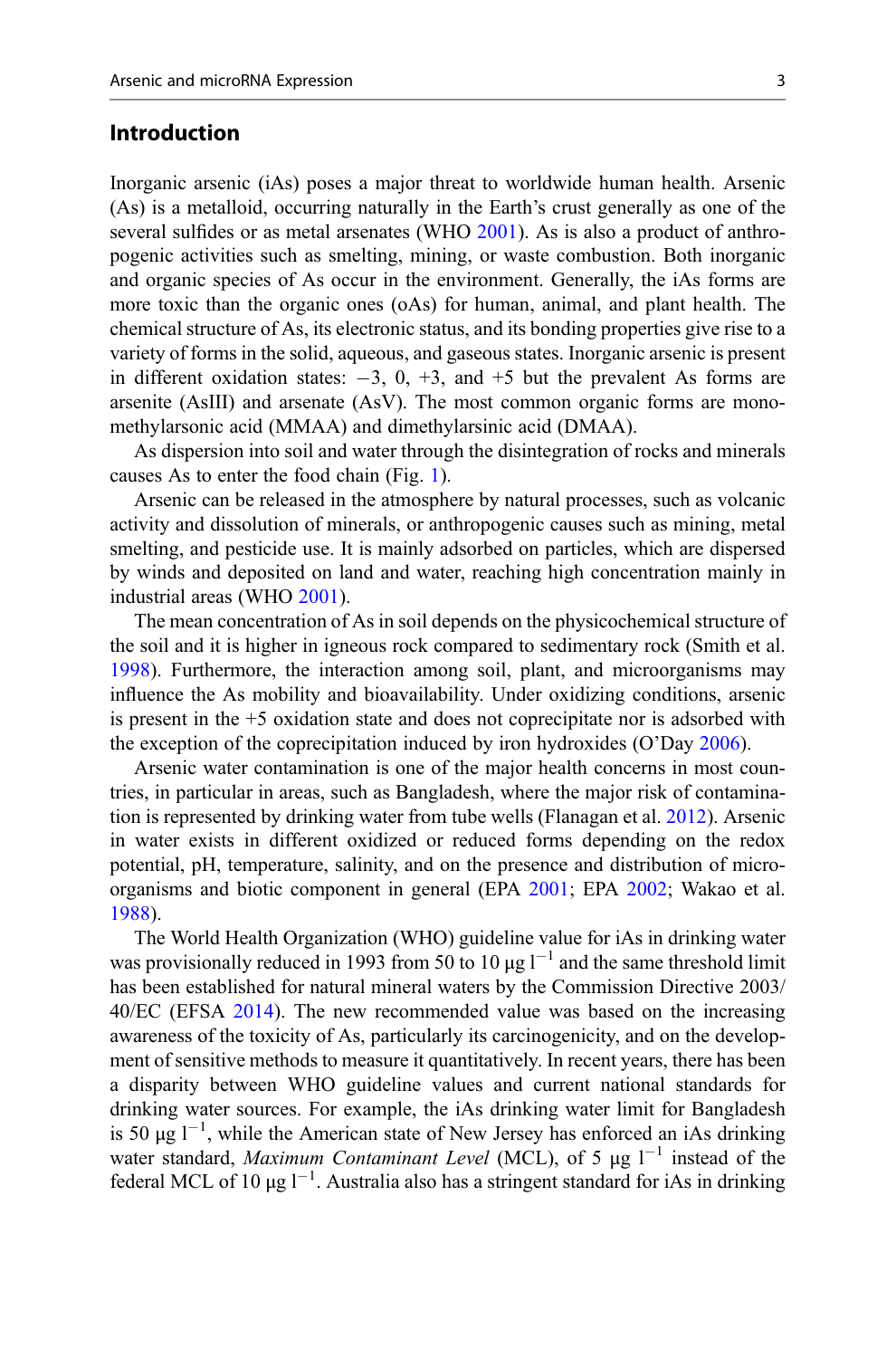<span id="page-3-0"></span>

Fig. 1 Arsenic uptake and translocation in Oryza sativa. Different inorganic arsenic species uptake from contaminated soil and groundwater in a hyperaccumulating plant and their translocation from roots to grains (Modified by Zhao et al. [2010](#page-19-0))

water. In Europe, there is no common recommended maximum level established for As in food, although some member states have their own national guidelines. In the United States, As is used in some veterinary drugs, including those used to treat animals used for commercial food products.

#### Human Exposure

The International Agency for Research on Cancer (IARC) classified iAs as "carcinogenic to humans" (Group 1) based on sufficient evidence of carcinogenicity in humans (IARC [2012](#page-16-0)).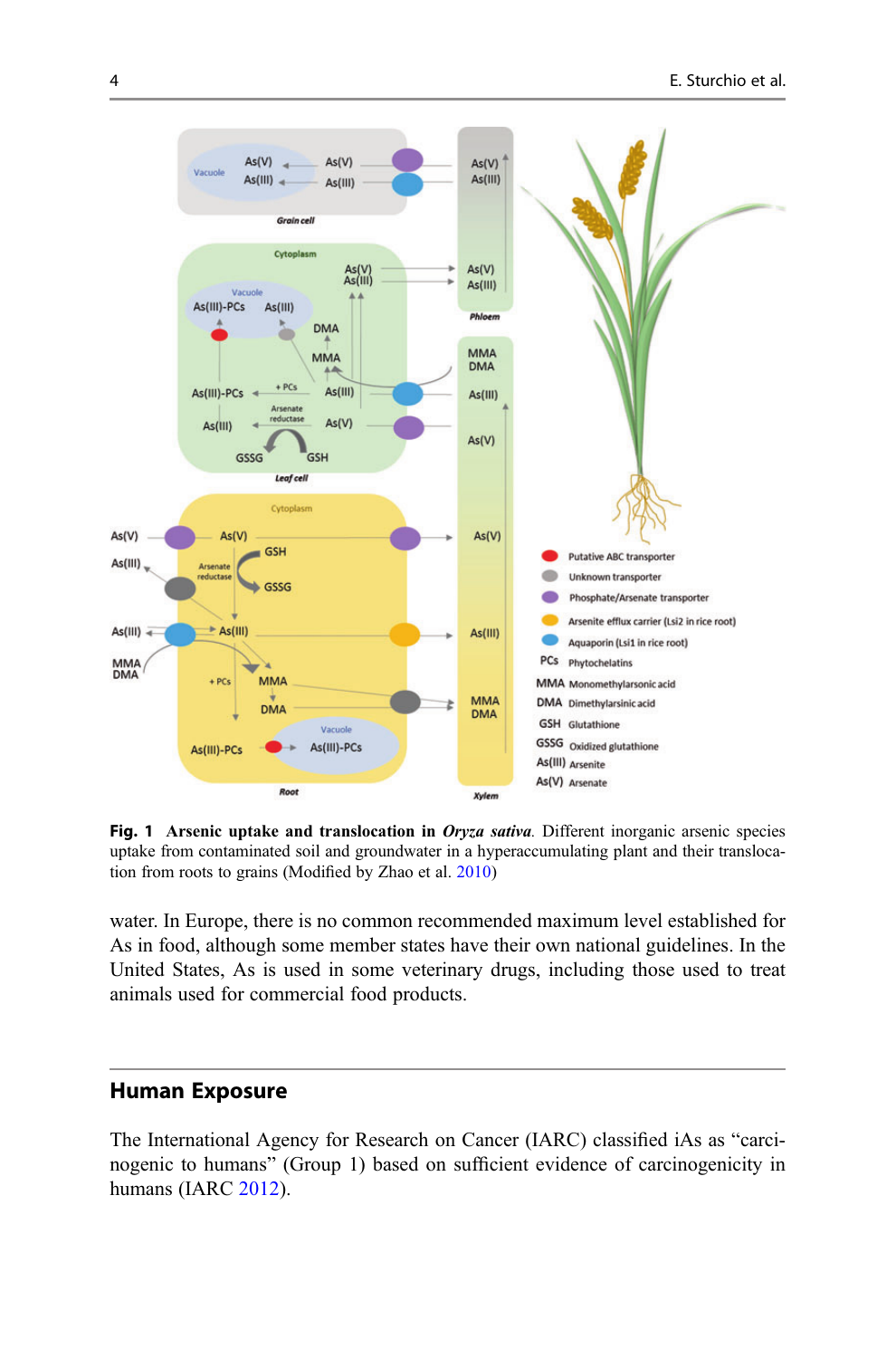

Fig. 2 Source and effects of arsenic human exposure. Human health effects of As are directly correlated with contaminated drinking water consumption and consist of cancer and several nonmalignant diseases

Worldwide the most common route of iAs exposure is through the consumption of drinking water contaminated with natural sources of this metalloid.

Human exposure to As typically results from either oral consumption through contaminated drinking water, soil, and food or As inhalation and skin contact in industrial work-settings. Many industrial processes involve the use of arsenic. For instance, chromated copper arsenate (CCA) was intensively used to treat wood as a preservative agent and represents an important source of exposure to arsenic, in particular in the United States. Arsenic contamination may also occur in soil surrounding glass and pharmaceutical industries or metal smelters and mining activities (Ramirez-Andreotta et al. [2013](#page-17-0)) (Fig. 2). One of the main nonoccupational sources of iAs for human exposure in most European and non-European countries is represented by drinking water and by food, especially cereals, milk, and seafood. For instance, in the Bengal Delta Plain of Bangladesh and West Bengal, India, As in groundwater has emerged as the largest environmental health disaster, putting at least 100 million people at risk of cancer and other As-related diseases (Smith et al. [2000\)](#page-17-0). In Northern Chile, the limited drinking water and irrigation water sources are contaminated by As leading to chronic arsenicosis in resident population. Dietary intake is another common route of exposure to iAs, especially for rice consumers belonging to specific ethnic groups.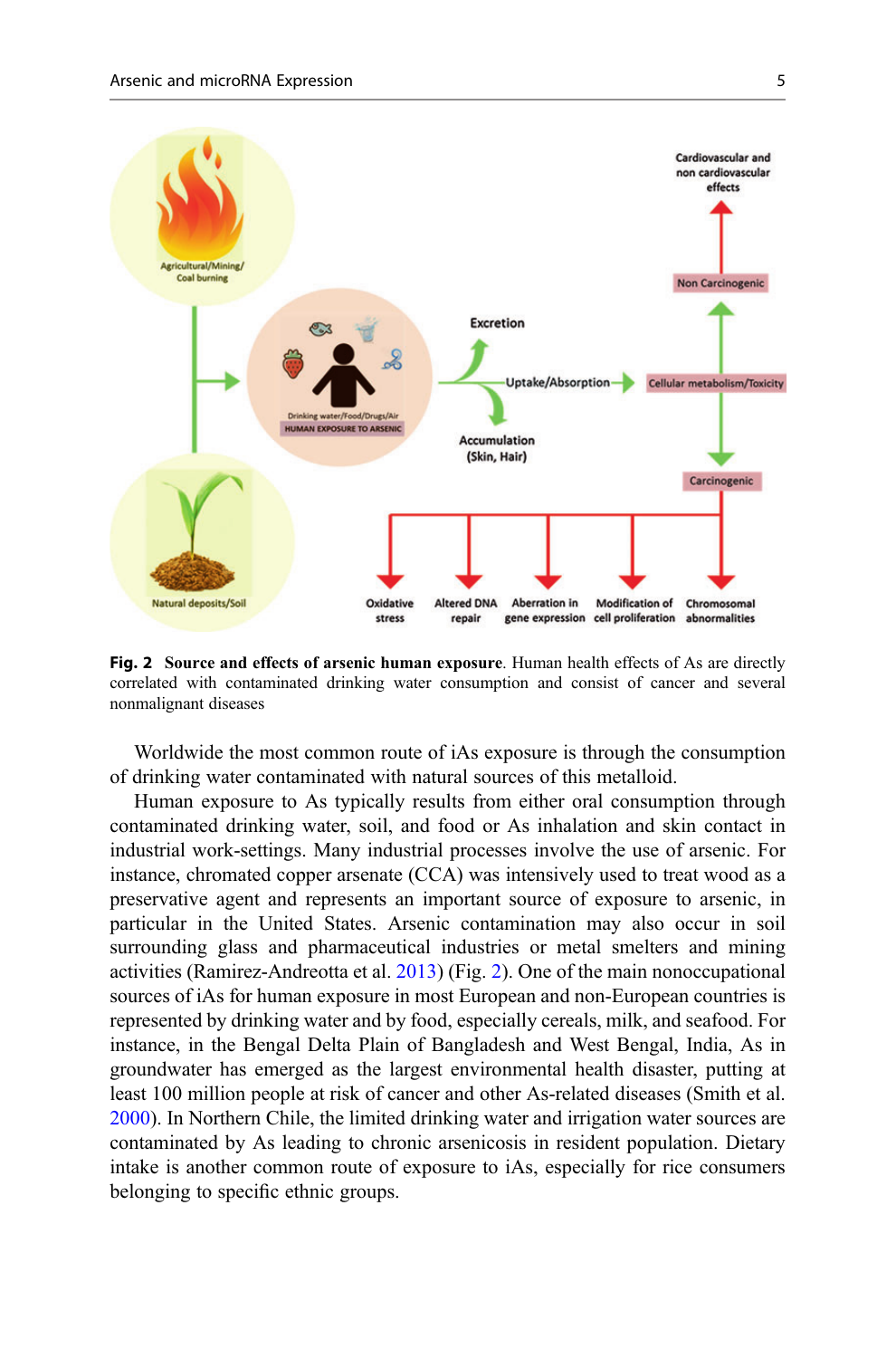In Italy, high As concentrations were determined on water, marine and river sediments, and on soils only in Lazio and Campania regions. In hydrothermal conditions, As can be selectively mobilized reaching concentrations of the order of mg/l.

In 2009, the EFSA highlighted the toxicological risk associated with young children eating food contaminated with high levels of iAs, exacerbated by the fact that infants consume a large amount of food compared to their body mass. The Joint FAO/WHO Expert Committee on Food Additives (JECFA) established a limit of between 0.3 and 8 μg/kg b.w. per day for an increased risk of skin lesions and cancer of the lung, skin, and bladder (European Food Safety Authority EFSA [2009](#page-15-0)), and introduced a provisional tolerable weekly intake (PTWI) of 15 μg/kg b.w.

Most of the occurrence data for As in food collected for official food control are reported as total As (tAs) without differentiating between the various As species. The need for speciation data is evident, especially in food associated with emerging risks, such as rice-based infant food. The food subclasses of cereal grains and cereal-based products, followed by food for special dietary uses, bottled water, coffee and beer, rice grains and rice-based products, fish, and vegetables were identified as the main contributors to iAs exposure in the general European population. Meharg et al. [\(2008](#page-16-0)) reported that the risk for adverse health effects is higher for exposure occurring during childhood compared to adulthood.

Arsenic toxicity has been well characterized and the cancerogenic effect of human exposure to As has been demonstrated for cancer of skin, lungs, bladder, kidney, and liver (Argos [2015\)](#page-15-0). The molecular mechanisms associated with these effects have been hypotesized to be epigenetic processes. The polymorphism of the genotype may affect the individual response to iAs toxicity and its metabolism within the population (Tantry et al. [2015](#page-18-0)). Exposure to As has been correlated to epigenetic changes, such as DNA methylation, hypo- and hypermethylation at different loci, and changes in microRNA (miRNA) expression profiling (Reichard and Puga [2010](#page-17-0)), although in vivo studies in human populations exposed to As are necessary for better understanding these correlations (Ren et al. [2011\)](#page-17-0). Arsenic can cause suppression of specific genes involved in the DNA repair pathway and it can interfere with the control of the cell cycle. Furthermore, As is a powerful endocrine disruptor: it can affect gene regulation by interacting with steroid hormones receptors that can result in adverse effects on human development (Bodwell [2006\)](#page-15-0) with different modulations on gene transcription at low or high doses.

The effects of high-dose exposure to As on human health include severe consequences such as neurological disorders; cancer; and liver, renal, fertility, and cardiovascular diseases, including systemic toxicity and death. Chronic exposure to a low dose of As can result in cardiovascular diseases and other disorders such as skin changes and skin cancer, peripheral sensorimotor neuropathy, and diabetes mellitus (Naujokas et al. [2013](#page-17-0)). Results have been reported that evidence a correlation between exposure to a low level of As in utero and a reduced birth weight, and other authors have linked exposure to As to spontaneous or neonatal death (Marsit [2015\)](#page-16-0). A study by Rebuzzini et al. [\(2015](#page-17-0)) regarding the understanding of specific human cardiac diseases caused by in utero exposure to As demonstrated a disruption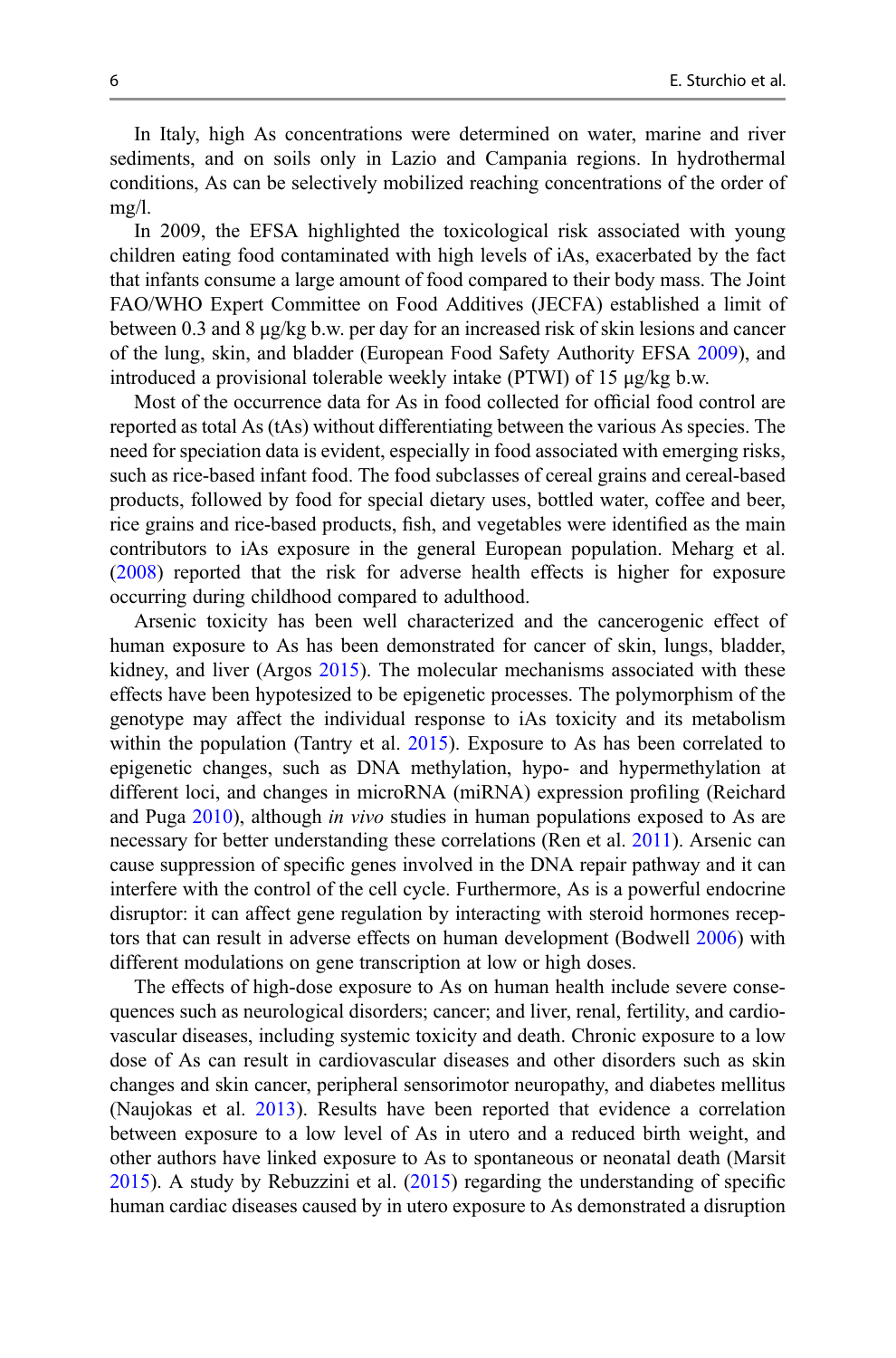at each step of developmental cellular process by As trioxide. Such work is the first example of in vitro model study performed using the whole 15 days of in vitro differentiated mouse embryonic stem cells (mESCs) into cardiomyocytes.

#### Arsenic Mechanism of Action

The molecular mechanisms underlying the toxic effects associated with iAs exposure are not well understood. Arsenic toxicokinetics varies depending on the As form and on different factors such as life stage, gender, nutritional status, and genetic polymorphisms.

Oral absorption through drinking water and food is the main form of exposure to iAs, with a high rate of absorption in the gastrointestinal tract (typically  $>70\%$ ). Absorption via inhalation is relatively limited and via dermal exposure is even more limited (NRC [1999;](#page-17-0) WHO [2001\)](#page-18-0).

The absorption of iAs is influenced by the solubility of the arsenic compound, the presence of other food constituents and nutrients in the gastrointestinal tract, and by the food matrix itself  $[As(III)]$  and  $As(V)$  in drinking water are almost completely and rapidly absorbed] (EFSA CONTAM Panel [2009](#page-15-0)).

The metabolic pathway of iAs is a complex process that gives rise to different organic species.

In humans, the product of the first methylation is monomethylarsonic acid (MMA) and the product of the second and final methylation is dimethylarsinic acid (DMA). DMA and MMA were classified as potentially carcinogenic (IARC Group 2B). Arsenobetaine and other organic As compounds not metabolized in humans are "not classifiable as to their carcinogenicity to humans" (Group 3) (IARC [2012\)](#page-16-0).

After oral ingestion, iAs is absorbed in the intestine, primarily methylated in the liver, and excreted in urine by most species, mainly as DMA and smaller amounts of inorganic and organic AsV and AsIII species.

The metabolic pathway of iAs consists of two sequential reactions: first the inorganic pentavalent As (AsV) is converted to trivalent As (AsIII), which is then methylated to monomethylated and dimethylated arsenicals (MMA, DMA, respectively) (Fig.  $3$ ).

Another recently discovered pathway is based on the formations of As-GSH complexes (Hayakawa [2005](#page-16-0)), which are methylated by AS3MT via transfer of the methyl group from S-adenosyl-methionine (SAM).

Metabolism of inorganic As varies between human populations (Hughes [2006\)](#page-16-0). Such variability is due to genetic polymorphisms in the regulation of the enzyme(s) that metabolize arsenic, which may lead to differences in the toxicity related to As exposure (De Chaudhuri [2008;](#page-15-0) Schläwicke Engström et al. [2008\)](#page-17-0).

Our understanding of As metabolism and kinetics in infants is very limited, although studies have been conducted on infants exposed to iAs through drinking water in South America and Asia (Vahter [2009\)](#page-18-0). Vahter and coworkers were among the first to raise concerns that children may be more vulnerable to iAs exposure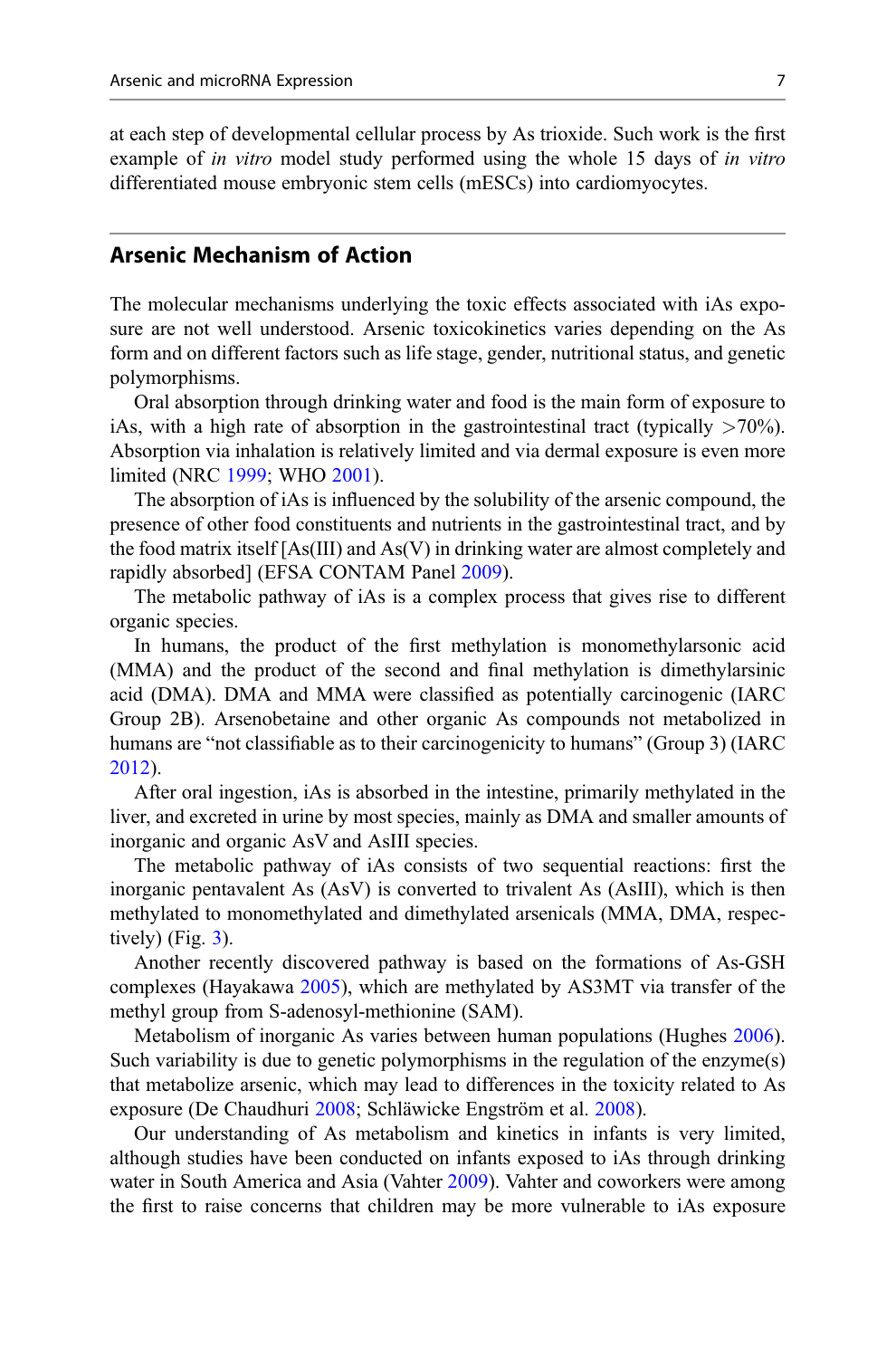<span id="page-7-0"></span>

Fig. 3 Metabolic pathway of inorganic arsenic in the liver cell. The main processes, altered after exposure to As, affect the DNA repair and epigenetic changes

compared to adults. In 2009, Fängström et al. demonstrated that the urinary metabolite pattern of children (18 months of age) in Bangladesh is indicative of a decreased As methylation efficiency during weaning. Similar studies that take into account infant exposure to iAs through consumption of rice-based products or drinking water are not available within the EU or any other part of the world. The most important conclusion of the EFSA Scientific Opinion on As in Food ( [2009](#page-15-0)) was that the dietary exposure to iAs should be reduced. It is necessary to produce speciation data for different food commodities to obtain dietary exposure assessment and dose-response data for the possible health effects.

According to several toxicological studies, As exposure leads to global changes in gene expression, in particular in epigenetic processes. Epigenetic alterations do not cause a genotoxic effect as they do not involve modification of the DNA sequence, but they can lead to heritable changes in the regulation of gene expression (Feinberg and Tycko [2004\)](#page-16-0). Arsenic induces cancer and changes in gene expression, though maintaining genome stability; changes occur predominantly in CpG islands that are cytosine-rich gene regions (Yoder et al. [1997\)](#page-19-0).

Arsenic exposure has been associated to global genomic DNA hypomethylation that causes illegitimate recombination events and transcriptional deregulation of affected genes. The hypomethylation results from insufficiency of the unique methyl group donor in each conversion step of biomethylation of arsenic, the SAM and from gene expression reduction of the enzyme that catalyzes the As methylation, the DNA methyltransferase (DNMT). Arsenic can affect both people directly exposed and those of future generations in a heritable manner (Ren et al. [2011](#page-17-0)).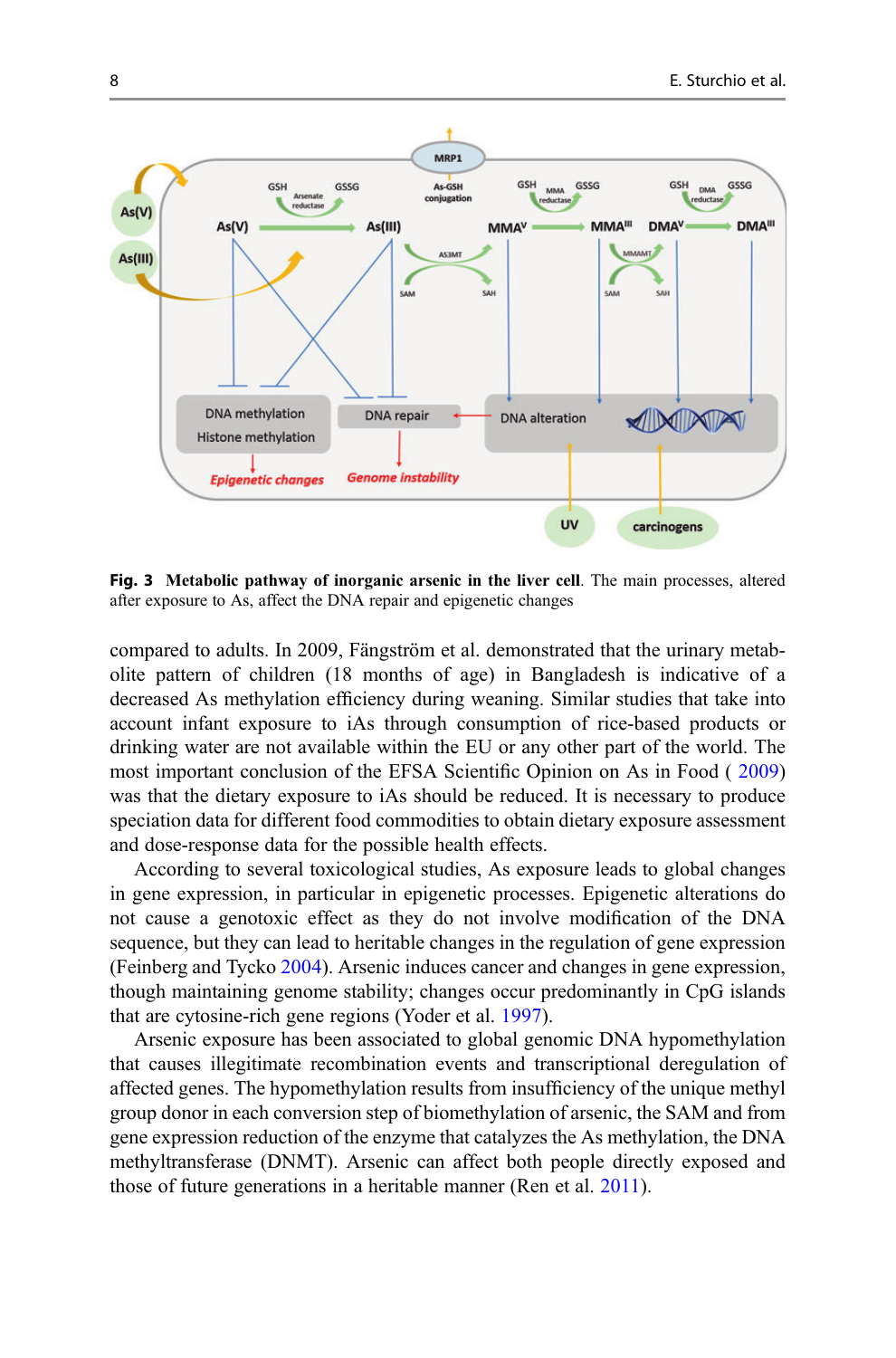Different epigenetic mechanisms, such as altered DNA methylation, histone modification, and miRNAs expression, have been proposed to play a role in arsenic-induced carcinogenesis. In mammals, DNA methylation is the basic process of gene expression regulation and may cause a reduction of mRNA levels and DNMTs activities.

#### Arsenic and miRNA Expression Profiles

MiRNAs are endogenous, single-stranded, noncoding RNA molecules  $\sim$  21 nucleotides long which act as negative regulators of gene expression at the post-transcriptional level (Bartel [2009](#page-15-0)). They exert modulatory roles in crucial cellular processes such as development, differentiation, and apoptosis.

Due to their broad impact on gene regulation, individual miRNAs, or a combination of them, have a potential involvement in a wide range of human diseases such as inflammatory, autoimmune, and metabolic diseases (Sonkoly and Pivarcsi [2009\)](#page-17-0).

It is widely recognized that miRNAs are misregulated in a variety of human tumors, and they act as either oncogenes or tumor suppressors (Yin et al. [2012\)](#page-18-0). In 2013, Xu et al. demonstrated the biphasic effects of arsenite, showing that levels of arsenite in the range of  $1.0-2.5 \mu M$  induce cell proliferation, while higher levels of arsenite  $(10-100 \,\mu\text{M})$  induce DNA damage and apoptosis (Xu et al. [2013\)](#page-18-0). In the last years, several experiments based on microarray and RT-qPCR analysis have been conducted both in vivo and in vitro in order to study miRNA expression changes triggered by iAs exposure.

Despite the significant progress made toward understanding the mechanisms of action of miRNAs, much less is known about the role played by each individual miRNA, and there is a lack of information regarding the effects of chronic As exposure on miRNA expression in vivo.

According to Ren et al. ([2015\)](#page-17-0), miRNAs expression in rat liver was altered by As exposure in a concentration-dependent manner. Among the identified arsenicresponsive miRNAs, miR-151 and miR-183 were significantly upregulated. miR-151 has been suggested to play a role in breast cancer metastasis and tumor cell proliferation. miR-183 upregulation was observed in lung, breast, prostate, and cervical cancers, and it seems to be associated with tumor cell migration, metastasis, and invasion (Ren et al. [2015\)](#page-17-0). Furthermore, in human urine, miR-200c and miR-205 are inversely associated with As exposure (Michailidi et al. [2015\)](#page-16-0).

These results suggest that the biologic consequences of altered miRNAs induced by As are complex. Further studies are required in order to understand how changes in individual miRNA contribute to arsenic-induced toxicity.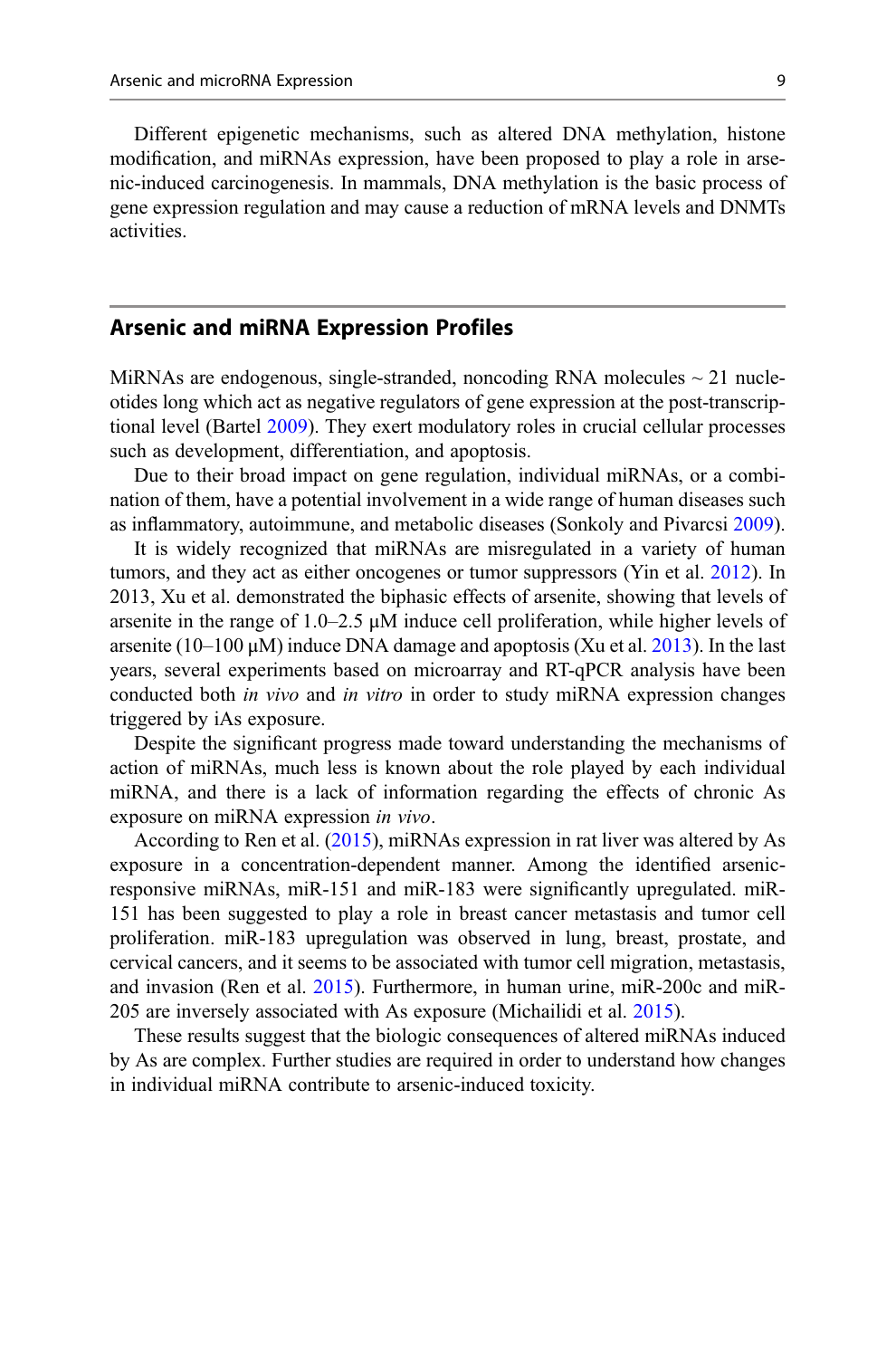### Specific miRNAs Are Implicated in iAs-Mediated Carcinogenesis

Induction of reactive oxygen species (ROS) in cells is closely related with exposure to heavy metals including arsenic, chromium, and cadmium (Wang et al. [2012\)](#page-18-0). In 2012, Ling et al. highlighted that the upregulation of **miR-21** is an important event in the arsenite-induced malignant transformation of human embryo lung fibroblast cells (HELF) mediated by ROS activation of the ERK/NF-κB pathway. It was demonstrated that miR-21 upregulation induces angiogenesis and enhances the invasive potential of transformed cells. Subsequent studies in 2014 by Luo et al. showed that miR-21 acts on PDCD4, an inhibitor of neoplastic transformation, contributing to the EMT (epithelial–mesenchymal transition) induced by arsenite. Wang et al. [\(2011\)](#page-18-0) treated immortalized p53-knocked down human bronchial epithelial cells (p53<sup>low</sup>HBECs) with low levels of arsenite for 16 weeks (NaAsO<sub>2</sub>, 2.5  $\mu$ M). They reported for the first time a causal role for reduction of miR-200b expression in human cell malignant transformation and tumor formation resulting from As exposure. Chronic arsenite exposure causes downregulation of miR-200b. This phenomenon can trigger the expression of the EMT-inducing transcription factors ZEB1 and ZEB2, two direct targets of this miRNA. Moreover, the authors highlighted a potential interplay between multiple forms of epigenetic regulations: ZEB1 and ZEB2 are not only targets of miR-200, but they also repress the expression of the miR-200 genes by increasing the methylation of its promoter (Vrba et al. [2010\)](#page-18-0), resulting in a double-negative feedback loop (Bracken et al. [2008](#page-15-0); Burk et al. [2008\)](#page-15-0). iAs was also found to trigger a fivefold induction of miR-190 in a dose-dependent manner in human lung epithelial (BEAS-2B) cells exposed to 20  $\mu$ M As3<sup>+</sup> (Beezhold et al. [2011](#page-15-0)). miR-190 overexpression triggers the downregulation of its target gene PHLPP (PH domain leucine-rich repeat protein phosphatase), which in turns results in an enhanced activation of Akt signaling and in an increased expression of vascular endothelial growth factor protein (VEGF). These events result in enhanced cell proliferation and carcinogenic transformation (Table [1](#page-10-0)).

#### iAS-Induced miRNA Dysregulation Promotes Angiogenesis

The process of angiogenesis normally occurs in the embryo, in the placenta, during the menstrual cycle, and during wound-healing (Patella and Rainaldi [2012](#page-17-0)). Under pathological conditions, such as cancer, angiogenic signaling pathways are induced in order to form new blood vessels from existing vasculatures and this induces tumor growth. A number of miRNAs have been reported to be involved in blood vessel development and angiogenesis by directly or indirectly regulating proangiogenic factors or antiangiogenic factors (Urbich et al. [2008\)](#page-18-0). Some studies have indicated that abnormal angiogenesis is fundamental in the pathogenesis of a number of diseases caused by environmental As exposure (Navas-Acien et al. [2005](#page-17-0); Straub et al. [2009\)](#page-18-0). In 2012, an in vivo experiment by Cui Y. and colleagues demonstrated that miR-9 and miR-181b exhibited a massive decrease of expression upon sodium arsenite injection and that this reduction was reflected in increased angiogenesis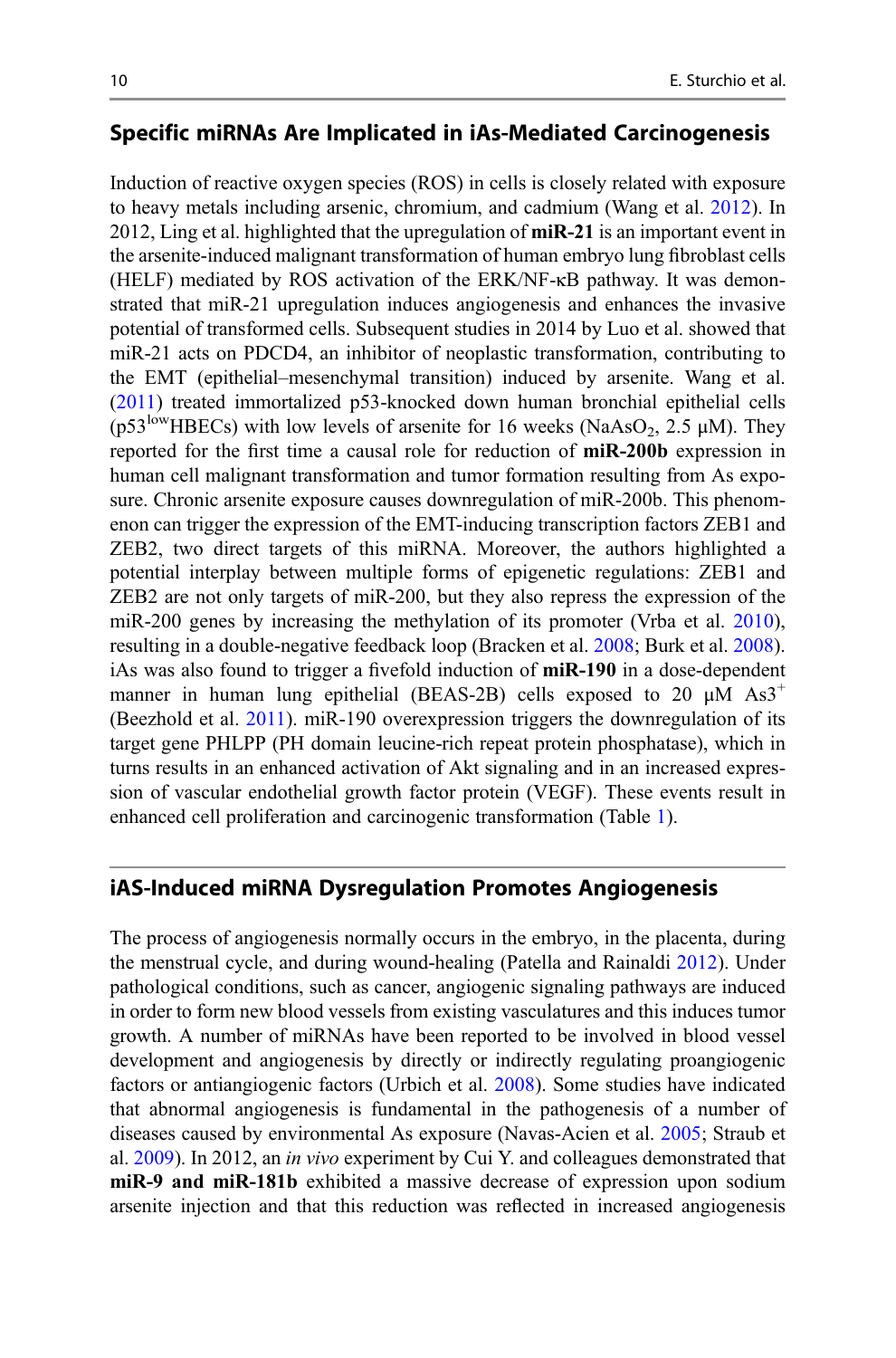$C_{\text{e}}$  construction and  $C_{\text{e}}$ 

| Carcinogenesis |                          |                                                                           |                                                                                                                                                                   |                         |
|----------------|--------------------------|---------------------------------------------------------------------------|-------------------------------------------------------------------------------------------------------------------------------------------------------------------|-------------------------|
| MicroRNA       | $Up/down$ -<br>regulated | Cell type                                                                 | <b>Effects</b>                                                                                                                                                    | References              |
| $miR-21$       | Up                       | Human embryo<br>lung fibroblast cells<br>(HELF)                           | ROS activation of the ERK/<br>$NF$ - $\kappa$ B path way                                                                                                          | Ling et al.<br>2012     |
|                | Up                       | Human bronchial<br>epithelial (HBE)<br>cells                              | Contributes to the epithelial-<br>mesenchymal transition<br>acting on PDCD4                                                                                       | Luo et al.<br>2014      |
| miR-200b       | Down                     | Immortalized p5 3-<br>knocked down<br>human bronchial<br>epithelial cells | Expression of the EMT-<br>inducing transcription factors<br>ZEB1 and ZEB2                                                                                         | Wang et al.<br>2011     |
| miR-190        | Up                       | Human lung<br>epithelial (BEAS-<br>2B) cells                              | Downregulation of its target<br>gene PHLPP, activation of<br>Akt signaling and increased<br>expression of vascular<br>endothelial growth factor<br>protein (VEGF) | Beezhold<br>et al. 2011 |

<span id="page-10-0"></span>Table 1 MicroRNAs implicated in inorganic arsenic-mediated carcinogenesis

Specific miRNAs are up- or downregulated in the arsenite-induced malignant transformation

levels. The experiment was performed by injecting fertilized eggs with 100 nM sodium arsenite at Hamburger–Hamilton (HH) stages 6, 9, and 12, and harvesting them at HH stage 18. miR-9 and miR-181b are implicated in promoting abnormal angiogenesis in iAs-exposed chick embryos by targeting NRP1, a transmembrane receptor implicated in vascular development (Bielenberg and Klagsbrun [2007\)](#page-15-0). Cui et al (Cui et al. [2012](#page-15-0)) also investigated the role of miR-9 and miR-181b in sodium arsenite-mediated angiogenesis in the human umbilical vein endothelial cell line EA hy926. Their results indicated that overexpression of miR-9 or miR-181b decreased NRP1 expression, cell migration, and tube formation, supporting involvement of miR-9 and miR-181b in arsenite-induced NRP1 expression and angiogenesis in vitro in human. In 2011, Carpenter et al. [\(2011\)](#page-15-0) established an in vitro model of arsenic-induced carcinogenesis by transforming immortalized human lung epithelial BEAS-2B cells via chronic exposure to 1  $\mu$ M sodium As for 26 weeks (Arsenic-transformed BEAS-2B, AsT). They observed that AsT cells produced higher levels of ROS (Carpenter et al. [2011\)](#page-15-0). In 2014, He et al. observed that basal levels of HIF-1 $\alpha$  and COX-2 under normoxia were markedly upregulated in AsT cells. A miRNA microarray experiment analysis was performed to compare the miRNA profiles between BEAS-2B and AsT cells, and miR-199a-5p resulted to be the most downregulated miRNA. Previously, He et al. ([2012\)](#page-16-0) demonstrated that ROS inhibit miR-199a expression through increase of the promoter methylation of miR-199a gene by DNA methyltransferase-1 (He et al. [2012](#page-16-0)). Taqman RT-qPCR analysis showed MiR-199a-5p expression level was 100-fold lower in AsT cells which, accordingly, brought to overexpression of HIF-1 $\alpha$ , a known direct target of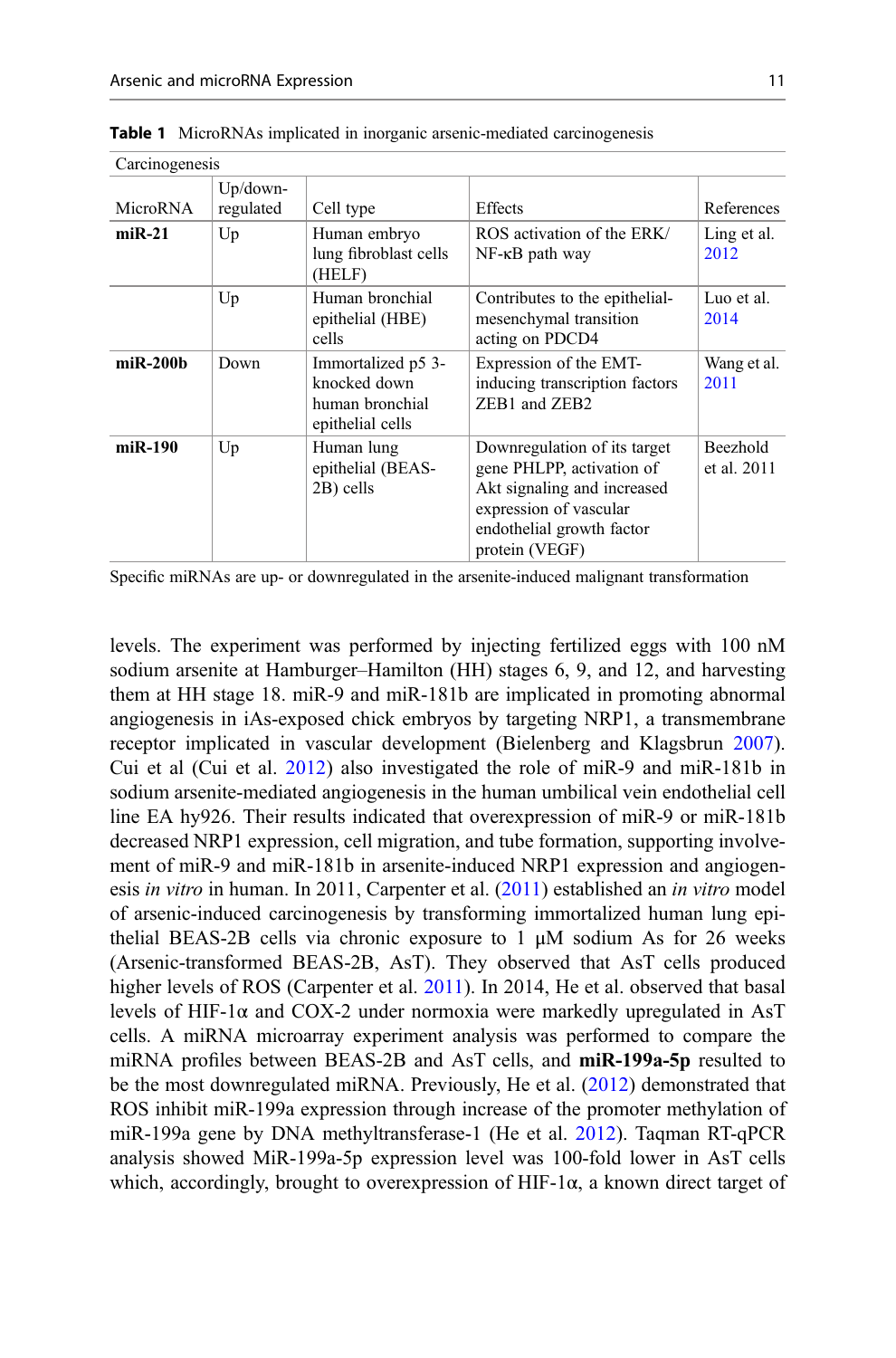| Angiogenesis   |                          |                                                             |                                                                                                                          |                                                                      |  |
|----------------|--------------------------|-------------------------------------------------------------|--------------------------------------------------------------------------------------------------------------------------|----------------------------------------------------------------------|--|
| MicroRNA       | $Up/down$ -<br>regulated | Cell type                                                   | <b>Effects</b>                                                                                                           | References                                                           |  |
| $miR-9$        | Down                     | <i>in vivo</i> on<br>fertilized eggs                        | Increased angiogenesis<br>levels by targeting NRP1, a<br>transmembrane receptor<br>implicated in vascular<br>development | Cui et al. 2012;<br>Bielenberg et al.<br>2007: Staton<br>et al. 2007 |  |
| $m$ iR-181 $b$ | Down                     | <i>in vivo</i> on<br>fertilized eggs                        | Increased angiogenesis<br>levels by targeting NRP1, a<br>transmembrane receptor<br>implicated in vascular<br>development | Cui et al. 2012;<br>Bielenberg et al.<br>2007; Staton<br>et al. 2007 |  |
| miR-199a-5p    | Down                     | Arsenic-<br>transformed<br>BEAS-2B<br>cells (As T<br>cells) | Up-regulation of HIF-1 $\alpha$<br>and COX-2, two<br>angiogenic activators                                               | He et al. $2014$                                                     |  |

Table 2 Inorganic arsenic-induced microRNA dysregulation promotes angiogenesis

The downregulation of different miRNAs cause abnormal angiogenesis, a fundamental process in the pathogenesis of a number of diseases caused by environmental As exposure

mir-199a (Rane et al. [2009](#page-17-0)). HIF-1 $\alpha$  is one of the major proangiogenic factors through inducing transcriptional activation of vascular endothelial growth factor (VEGF) (Semenza [2000\)](#page-17-0). The authors also validated that COX-2, another potent angiogenic activator for tumor angiogenesis (Xue and Shah [2013\)](#page-18-0), is a novel target of miR-199a. Taken together these data indicate that miRNA dysregulation upon As exposure promotes tumor growth and angiogenesis both in vitro and in vivo (Table 2).

# Arsenic Exposure Impairs DNA Damage Repair and Inhibits Apoptosis Through Specific miRNA Dysregulation

MiR-222, a known oncogene, can increase migration and proliferation of hepatocellular carcinoma (Zhang et al. [2015\)](#page-19-0) and inhibit apoptosis by regulating different targets such as PTEN (Chun-Zhi et al. [2010;](#page-15-0) Yang et al. [2014\)](#page-18-0), and TIMP3 (Lu et al. [2011\)](#page-16-0). A microarray experiment analysis, also confirmed using RT-PCR and RTqPCR, showed that miR-222 expression is upregulated the most in arsenic-transformed BEAS-2B cells (As-T cells) (Carpenter et al. [2011](#page-15-0)), as evidenced by a fourfold higher levels of miR-222 in As-T cells compared to the levels present in B2B cells (Wang et al. [2016](#page-18-0)). The authors demonstrated that miR-222 directly targets PTEN for inducing the activation of its downstream molecules AKT and ERK in arsenic-transformed cells, inhibiting apoptosis. It is known that upregulation of PI3K/AKT/mTOR pathway is involved in the tumorigenesis of several cancers, particularly through mutations and inactivation of PTEN (Jin et al. [2014](#page-16-0); Lavorato-Rocha et al. [2015](#page-16-0)). In this study, ARID1A was demonstrated to be a new direct target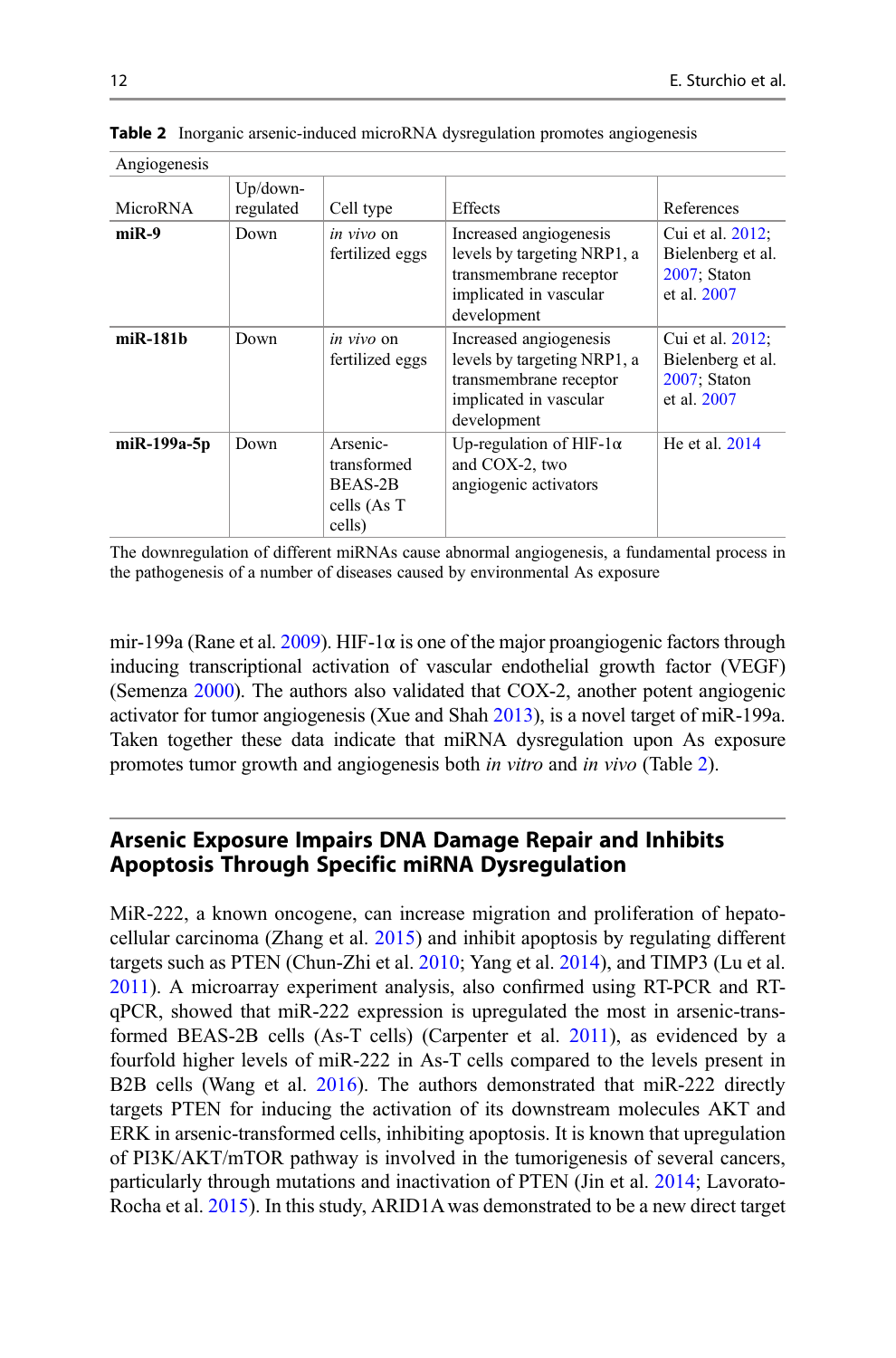of miR-222. ARID1A, a subunit of the SWItch/sucrose nonfermentable (SWI/SNF) chromatin remodeling complex, has been found to be expressed at low levels in many cancers (Nagymanyoki et al. [2015](#page-17-0)). An overexpression of miR-222 (twofold), miR-221 (threefold), and  $\text{miR-638}$  (2.6 fold) was reported by Sturchio et al. [\(2014](#page-18-0)) in Jurkat cell line upon 144h iAs exposure. Accordingly, the overexpression of these miRNAS corresponded to the decreasing expression of their putative target gene, the ring finger protein 4 (RNF4). RNF4 is a member of the family of SUMO targeted ubiquitin ligases, and it has a role in active DNA demethylation involving enzymes implicated in DNA repair (Hu et al. [2010](#page-16-0)). Previously, Marsit and colleagues (Marsit et al. [2006](#page-16-0)) evidenced the same trend in human immortalized lymphoblast cell line TK-6 and hypothesized that this upregulation could be due to a change in As methylation patterns as a result of reduced levels of S-adenosylmethionine. Moreover, miR-638 is known to be upregulated in oxidative stress conditions, which suggests that miR-638 may play a role in the generalized cellular response to iAsinduced oxidative stress (Simone et al. [2009](#page-17-0)). Sturchio et al. also showed a timedependent upregulation of the miR-663 gene expression and at the same time a downregulation of TGFβ1 expression, a validated target of miR-663 (Tili et al. [2010\)](#page-18-0) and one of the most commonly altered cellular signaling pathways in human cancers. In physiological conditions, TGFβ1 inhibits cell growth, migration, differentiation, apoptosis, and matrix organization (Inman and Allday [2000\)](#page-16-0). Taken together, these results indicate that miRNA dysregulation upon iAs exposure triggers pathways which bring to inhibited cell apoptosis and impaired DNA damage repair, prompting tumor growth (Table [3\)](#page-13-0).

# Conclusion

This review evidences that several recommendations regarding As exposure (including knowledge and data gaps) are still to be addressed:

- 1. Dietary exposure to iAs should be reduced.
- 2. In order to refine risk assessment of iAs, there is a need to produce speciation data for different food to support dietary exposure assessment and dose-response data for the possible health effects.
- 3. Future epidemiological studies should incorporate better characterization of exposure to iAs, including food sources.
- 4. There is a need for more information on critical age periods of As exposure, in particular in early life.
- 5. There is a need for improved understanding of the human metabolism of organoarsenicals in foods (arsenosugars, arsenolipids, etc.) and the corresponding human health implications.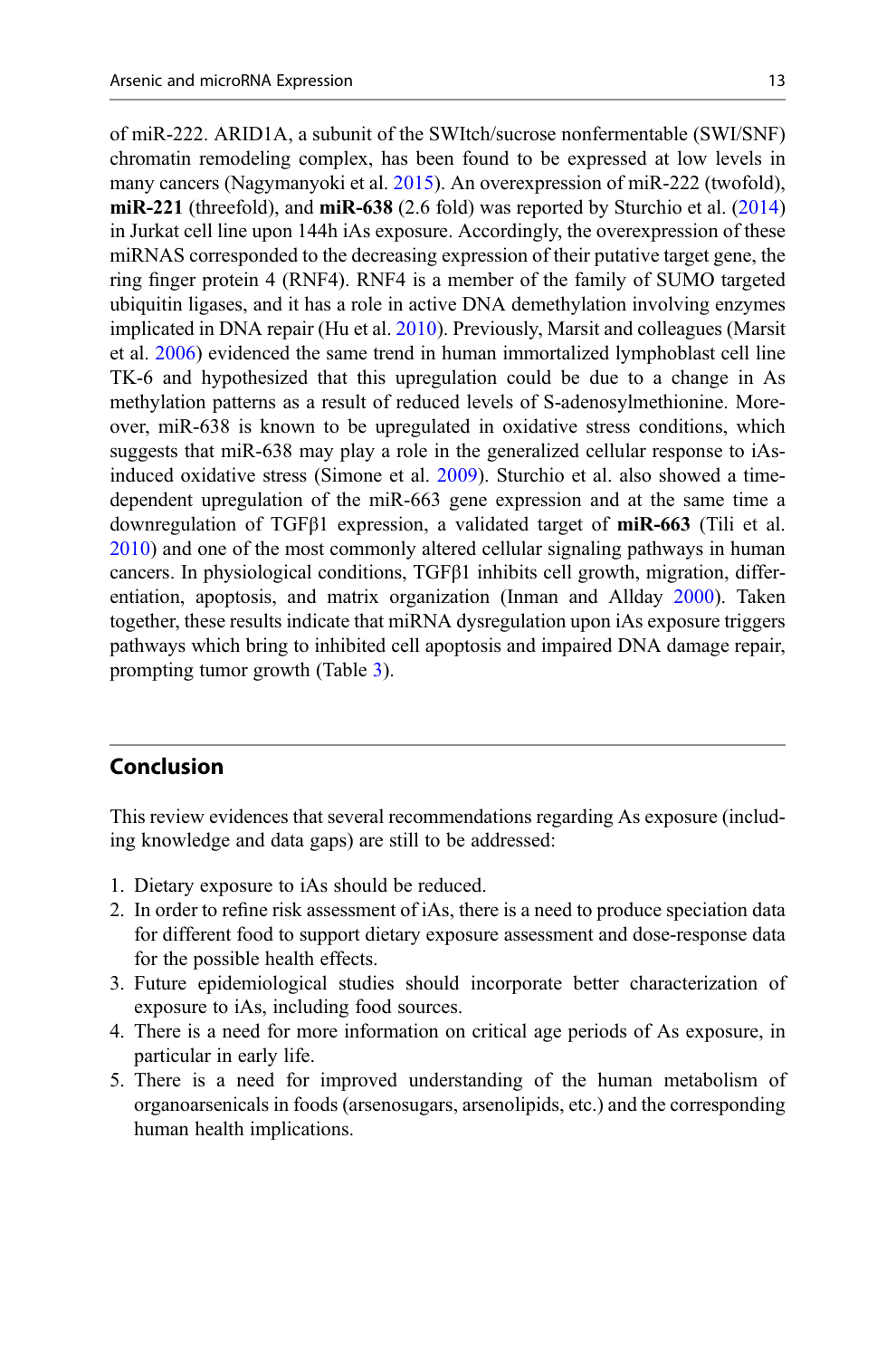- <span id="page-13-0"></span>6. It should be necessary to grow knowledge about coexposure to different factors (i.e., As and uv) on human to develop putative therapeutics for arsenic-induced cancer in occupational and non occupational exposure.
- 7. Studies regarding miRNA expression profiling highlighted that iAs induced miRNA dysregulation triggers pathways which bring to inhibited cell apoptosis and impaired DNA damage repair, prompting tumor growth.

Table 3 Inorganic arsenic-induced microRNA dysregulation impairs DNA damage repair and inhibits apoptosis

|           | Up/down-  | impairs Dr (11 auniting repair and immons apoptosis                                       |                                                                                  |                                                  |
|-----------|-----------|-------------------------------------------------------------------------------------------|----------------------------------------------------------------------------------|--------------------------------------------------|
| MicroRNA  | regulated | Cell type                                                                                 | Effects                                                                          | References                                       |
| miR 222   | Up        | Hepatocellular carcinoma                                                                  | Inhibit apoptosis by<br>regulating different<br>targets such as FTEN             | Chun-Zhi et<br>al. 2010                          |
|           | Up        | Human hepatocellular<br>carcinoma HepG2 cells                                             | Inhibit apoptosis by<br>regulating different<br>targets such as p27              | Yang et al.<br>2014                              |
|           | Up        | Tamoxifen-resistant MCF-<br>7 (OHT(R)) cells and Her2-<br>positive human breast<br>tumors | Inhibit apoptosis by<br>regulating different<br>targets such as<br><b>TIMFE</b>  | Lu et al.<br>2011                                |
| $miR-222$ | Up        | Ars enic-transformed<br>BEAS-2B (As-T cells)                                              | Inhibit apoptosis by<br>regulating different<br>targets such as FTEN             | Carpenter et<br>al. 2011;<br>Wang et al.<br>2016 |
|           | Up        | Jurkat cell line                                                                          | Targets the Ring<br>Finger Protein 4<br>(RNF4), that has a<br>role in DNA repair | Sturchio et<br>al. 2014                          |
|           | Up        | Human immortalized<br>lymphoblast cell line TK-6                                          | Targets the Ring<br>Finger Protein 4<br>(RNF4), that has a<br>role in DNA repair | Marsit et al.<br>2006                            |
| $miR-221$ | Up        | Jurkat cell line                                                                          | Targets the Ring<br>Finger Protein 4<br>(RNF4), that has a<br>role in DNA repair | Sturchio et<br>al. 2014                          |
| $miR-638$ | Up        | Jurkat cell line                                                                          | Targets the Ring<br>Finger Protein 4<br>(RNF4), that has a<br>role in DNA repair | Sturchio et<br>al. 2014                          |
| miR-663   | Up        | Jurkat cell line                                                                          | Down-regulation of<br>$TGF\beta1$ expression                                     | Sturchio et<br>al. 2014                          |

Impairs DNA damage repair and inhibits apoptosis

miRNAs dysregulation upon iAs exposure triggers pathways which bring to inhibited cell apoptosis and impaired DNA damage repair, thus prompting tumor growth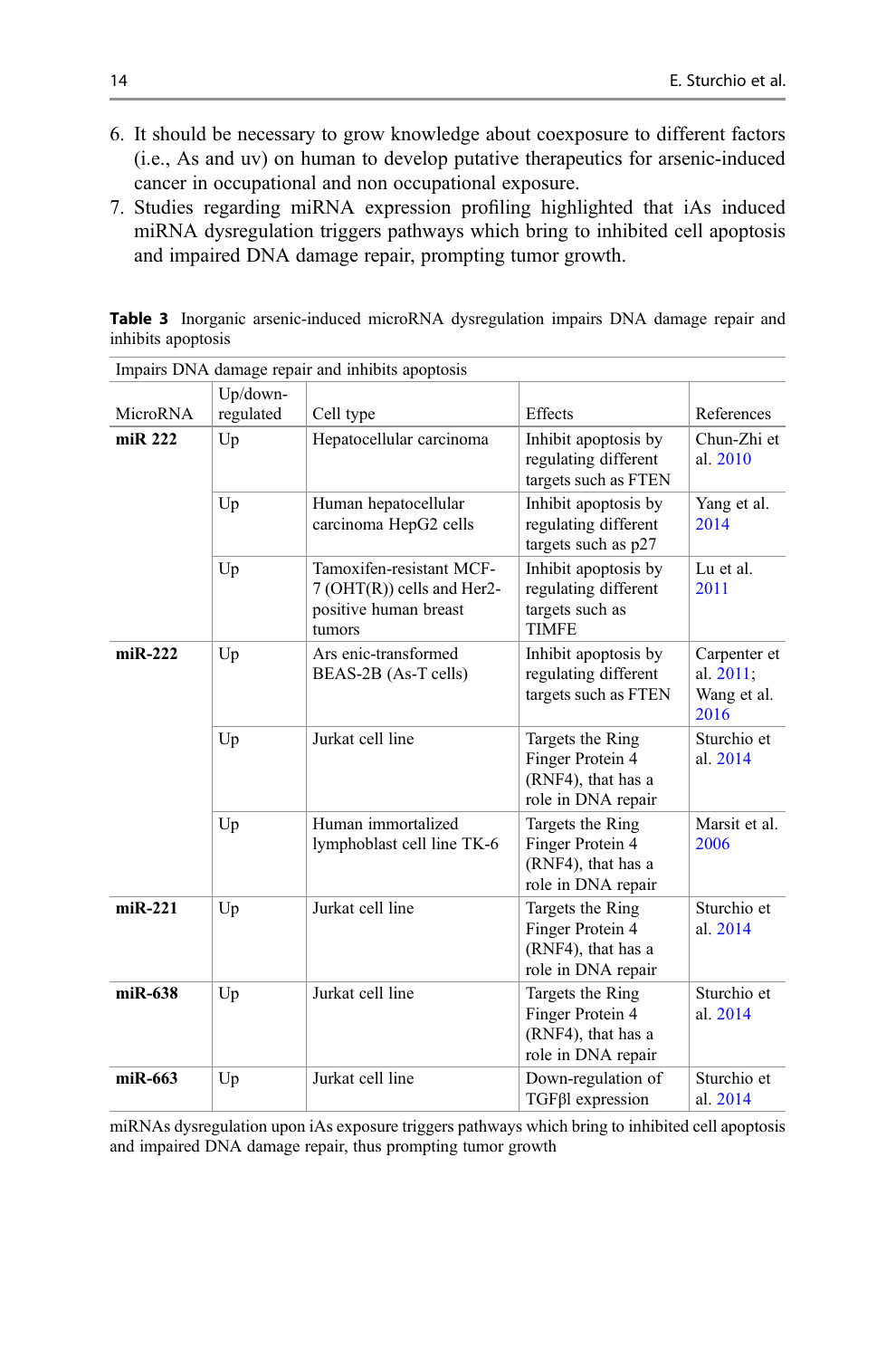Future research should focus on the development of new miRNA profile for preventive or therapeutic use.

# Key Facts of Arsenic Adverse Effects on Health

- Inorganic arsenic poses a major threat to worldwide human health.
- International Agency for Research on Cancer classified arsenic and inorganic arsenic compounds as "carcinogenic to humans" (Group 1) based on sufficient evidence of carcinogenicity in humans.
- One of the major routes of human exposure is represented by dietary intake in most European and non-European countries.
- The molecular mechanisms underlying the toxic effects of inorganic arsenic exposure are not well understood.
- A chronic arsenic exposure may alter miRNAs expression profiling.

#### Dictionary of Terms

- DNA repair pathway Set of chemical reactions involved in the processes to correct DNA damage.
- Endocrine disruptor A molecule that mimes a natural hormone, interfering with hormonal equilibrium.
- Metabolic pathway of inorganic arsenic Cellular detoxification process under inorganic arsenic exposure.
- Reactive oxygen species Chemical species containing oxygen that have a crucial role in cell signaling.
- Apoptosis Programmed cellular death.
- Angiogenesis Normal physiological process in growth and development for granulation tissue formation.

#### Summary Points

- This chapter focuses on inorganic arsenic and its effects on human health.
- Arsenic is a ubiquitous metalloid, widely distributed in the environment.
- Exposure to inorganic arsenic typically results from either oral arsenic consumption through contaminated drinking water, soil, and food or arsenic inhalation in an industrial work setting.
- The data show that the main exposure route to inorganic arsenic remains dietary, particularly for young infants. Therefore, the human exposure to food and drinking water As contamination is a real concern.
- International Agency for Research on Cancer (IARC) classified inorganic arsenic as "carcinogenic to humans" (Group 1) based on sufficient evidence of carcinogenicity in humans.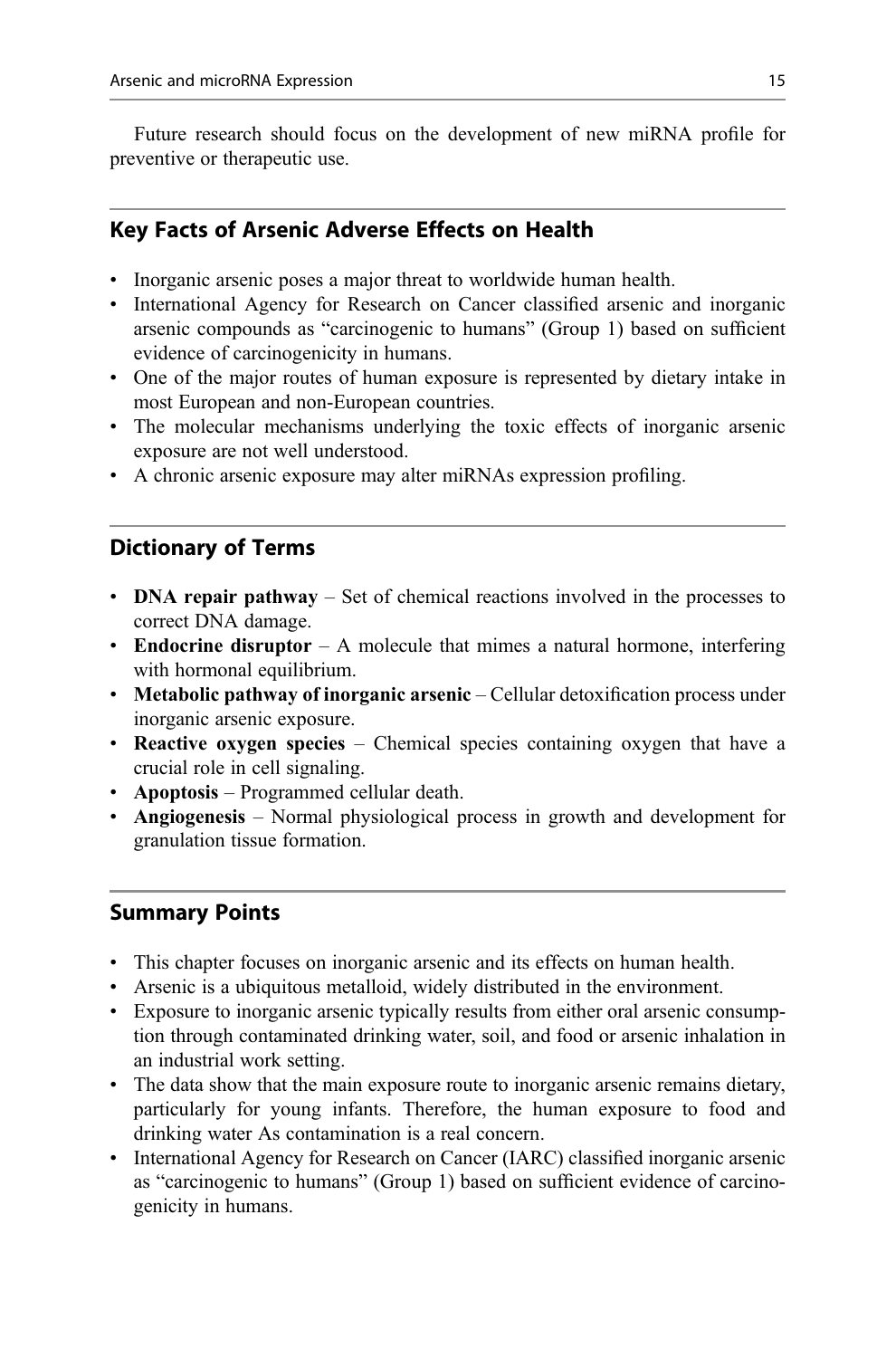- <span id="page-15-0"></span>• Many of the human health effects of inorganic arsenic may be considered: cancers of the skin, lung, bladder, liver, and kidney, neurologic disease, cardiovascular disease, as well as other nonmalignant diseases.
- We examined the effects of inorganic arsenic exposure on miRNAs expression profile through in vitro and in vivo studies.
- It is widely recognized that miRNAs are misregulated in a variety of human tumors acting as both oncogenes and tumor suppressors.
- Several authors showed that inorganic arsenic-induced microRNA dysregulation promotes angiogenesis and carcinogenesis.
- However, we argue that a list of miRNAs may be considered as potential biomarkers of inorganic arsenic effects.

## References

- Argos M (2015) Arsenic exposure and epigenetic alterations: recent findings based on the illumina 450K DNA methylation array. Curr Environ Health Rep 2(2):137–144. doi:[10.1007/s40572-](https://doi.org/10.1007/s40572-015-0052-1) [015-0052-1](https://doi.org/10.1007/s40572-015-0052-1)
- Bartel DP (2009) MicroRNAs: target recognition and regulatory functions. Cell 136:215–233. doi:[10.1016/j.cell.2009.01.002](https://doi.org/10.1016/j.cell.2009.01.002)
- Beezhold K, Liu J, Kan H, Meighan T, Castranova V, Shi X, Chen F (2011) miR-190-mediated downregulation of PHLPP contributes to arsenic-induced Akt activation and carcinogenesis. Toxicol Sci 123(2):411–420. doi[:10.1093/toxsci/kfr188](https://doi.org/10.1093/toxsci/kfr188)
- Bielenberg DR, Klagsbrun M (2007) Targeting endothelial and tumor cells with semaphorins. Cancer Metastasis Rev 26:421–431. doi[:10.1007/s10555-007-9097-4](https://doi.org/10.1007/s10555-007-9097-4)
- Bodwell JE (2006) Arsenic disruption of steroid receptor gene activation: complex dose-response effects are shared by several steroid receptors. Chem Res Toxicol 19:1619–1629. doi:[10.1021/](https://doi.org/10.1021/tx060122q) [tx060122q](https://doi.org/10.1021/tx060122q)
- Bracken CP, Gregory PA, Kolesnikoff N, Bert AG, Wang J, Shannon MF, Goodall GJ (2008) A doublenegative feedback loop between ZEB1-SIP1 and the microRNA-200 family regulates epithelialmesenchymal transition. Cancer Res 68:7846–7854. doi:[10.1158/0008-5472.CAN-08-1942](https://doi.org/10.1158/0008-5472.CAN-08-1942)
- Burk U, Schubert J, Wellner U, Schmalhofer O, Vincan E, Spaderna S, Brabletz T (2008) A reciprocal repression between ZEB1 and members of the miR-200 family promotes EMT and invasion in cancer cells. EMBO Rep 9:582–589. doi:[10.1038/embor.2008.74](https://doi.org/10.1038/embor.2008.74)
- Carpenter RL, Jiang Y, Jing Y, He J, Rojanasakul Y, Liu LZ, Jiang BH (2011) Arsenite induces cell transformation by reactive oxygen species, AKT, ERK1/2, and p70S6K1. Biochem Biophys Res Commun 414:533–538. doi:[10.1016/j.bbrc.2011.09.102](https://doi.org/10.1016/j.bbrc.2011.09.102)
- Chun-Zhi Z, Lei H, An-Ling Z, Yan-Chao F, Xiao Y, Guang-Xiu W, Zhi-Fan J, Pei-Yu P, Qing-Yu Z, Chun-Sheng K (2010) MicroRNA-221 and microRNA-222 regulate gastric carcinoma cell proliferation and radioresistance by targeting PTEN. BMC Cancer 10:367. doi[:10.1186/1471-](https://doi.org/10.1186/1471-2407-10-367) [2407-10-367](https://doi.org/10.1186/1471-2407-10-367)
- Cui Y, Han Z, Hu Y, Song G, Hao C, Xia H, Ma X (2012) MicroRNA-181b and microRNA-9 mediate arsenic-induced angiogenesis via NRP1. J Cell Physiol 227(2):772–783. doi:[10.1002/](https://doi.org/10.1002/jcp.22789) [jcp.22789](https://doi.org/10.1002/jcp.22789)
- De Chaudhuri S (2008) Genetic variants associated with arsenic susceptibility: study of purine nucleoside phosphorylase, arsenic (+3) methyltransferase, and glutathione s-transferase omega genes. Environ Health Perspect 116:501–505. doi[:10.1289/ehp.10581](https://doi.org/10.1289/ehp.10581)
- European Food Safety Authority (EFSA) (2009) Scientific opinion on arsenic in food; EFSA panel on contaminants in the food chain (CONTAM). EFSA J 7(10):1351
- European Food Safety Authority (EFSA) (2014) Dietary exposure to inorganic arsenic in the European population. EFSA J 12(3):3597. 68 pp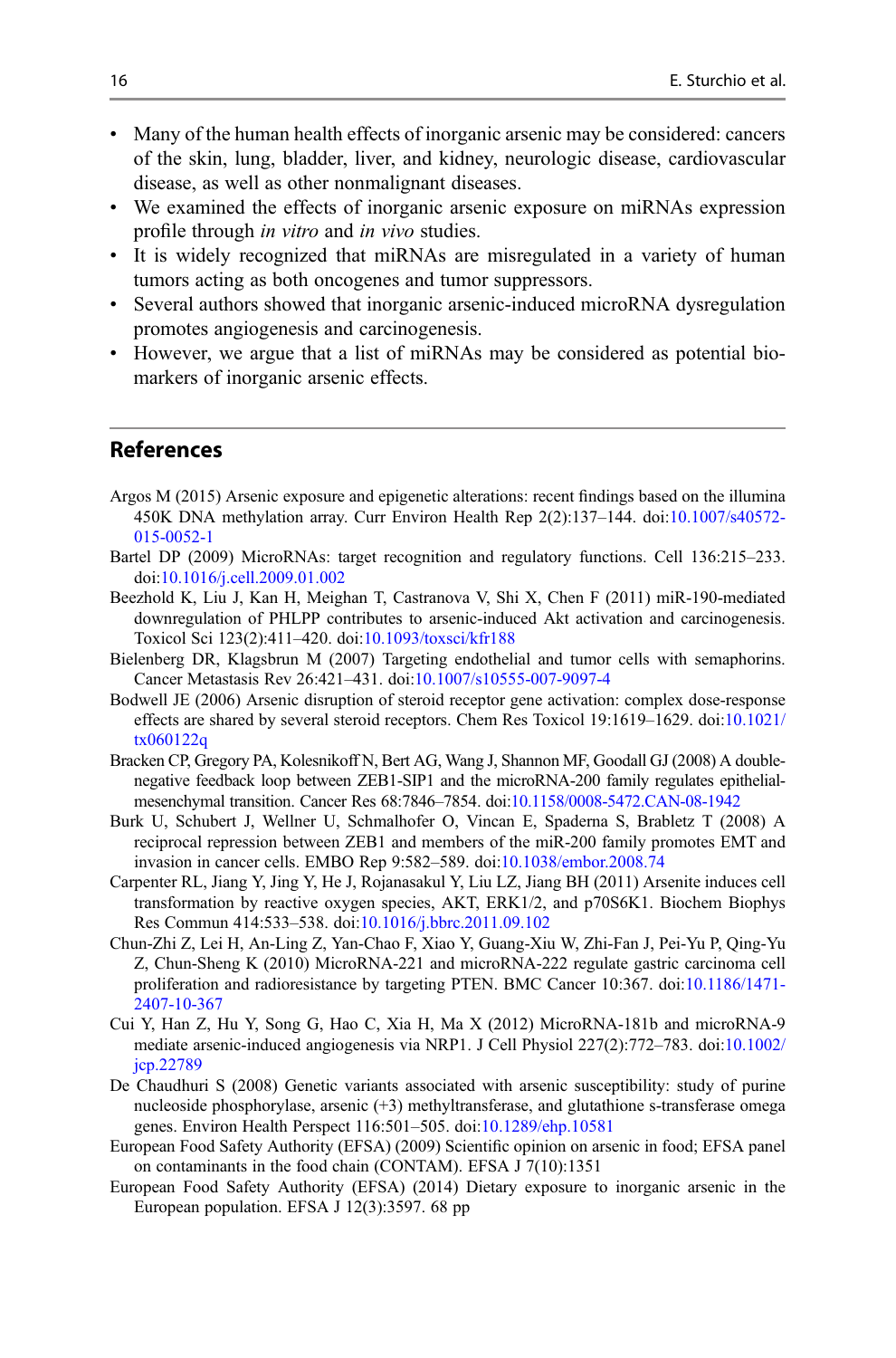- <span id="page-16-0"></span>Feinberg AP, Tycko B (2004) The history of cancer epigenetics. Nat Rev Cancer 4(2):143–153. doi:[10.1038/nrc1279](https://doi.org/10.1038/nrc1279)
- Flanagan SV, Johnston RB, Zheng Y (2012) Arsenic in tube well water in Bangladesh: health and economic impacts and implications for arsenic mitigation. B World Health Organ 90:839–846. doi:[10.2471/BLT.11.101253](https://doi.org/10.2471/BLT.11.101253)
- Hayakawa T (2005) A new metabolic pathway of arsenite: arsenic-glutathione complexes are substrates for human arsenic methyltransferase Cyt19. Arch Toxicol 79:183–191. doi:[10.1007/s00204-004-0620-x](https://doi.org/10.1007/s00204-004-0620-x)
- He J, Xu Q, Jing Y, Agani F, Qian X, Carpenter R et al (2012) Reactive oxygen species regulate ERBB2 and ERBB3 expression via miR-199a/125b and DNA methylation. EMBO Rep 13:1116–1122. doi[:10.1038/embor.2012.162](https://doi.org/10.1038/embor.2012.162)
- He J, Wang M, Jiang Y, Chen Q, Xu S, Xu Q, Jiang BH, Liu LZ (2014) Chronic arsenic exposure and angiogenesis in human bronchial epithelial cells via the ROS/miR-199a-5p/HIF-1α/COX-2 pathway. Environ Health Perspect 122(3):255–261. doi[:10.1289/ehp.1307545](https://doi.org/10.1289/ehp.1307545)
- Hu XV, Rodrigues TM, Tao H, Baker RK, Miraglia L, Orth AP, Lyons GE, Schultz PG, Wu X (2010) Identification of RING finger protein 4 (RNF4) as a modulator of DNA demethylation through a functional genomics screen. Proc Natl Acad Sci U S A 107(34):15087–15092. doi:[10.1073/pnas.1009025107](https://doi.org/10.1073/pnas.1009025107)
- Hughes MF (2006) Biomarkers of exposure: a case study with inorganic arsenic. Environ Health Perspect 114(11):1790–1796
- Inman GJ, Allday MJ (2000) Apoptosis induced by TGF-b1 in Burkitt's lymphoma cells is caspase 8 dependent but is death receptor independent. J Immunol 165:2500–2510
- International Agency for Research on Cancer (IARC) (2012) Arsenic, metals, fibres and dusts. IARC monographs on the evaluation of carcinogenic risk to humans, vol. 100 C:11–465. IARC Working Group on the Evaluation of Carcinogenic Risks to Humans
- Jin Y, Li Y, Pan L (2014) The target therapy of ovarian clear cell carcinoma. Oncol Targets Ther 7:1647–1652. doi[:10.2147/OTT.S49993](https://doi.org/10.2147/OTT.S49993)
- Lavorato-Rocha AM, Anjos LG, Cunha IW, Vassallo J, Soares FA, Rocha RM (2015) Immunohistochemical assessment of PTEN in vulvar cancer: best practices for tissue staining, evaluation, and clinical association. Methods 77–78:20–24. doi:[10.1016/j.ymeth.2014](https://doi.org/10.1016/j.ymeth.2014)
- Ling M, Li Y, Xu Y, Pang Y, Shen L, Jiang R, Zhao Y, Yang X, Zhang J, Zhou J, Wang X, Liu Q (2012) Regulation of miRNA-21 by reactive oxygen species-activated ERK/NF-κB in arseniteinduced cell transformation. Free Radic Biol Med 52(9):1508–1518. doi[:10.1016/j.](https://doi.org/10.1016/j.freeradbiomed.2012.02.020) [freeradbiomed.2012.02.020](https://doi.org/10.1016/j.freeradbiomed.2012.02.020)
- Lu Y, Roy S, Nuovo G, Ramaswamy B, Miller T, Shapiro C, Jacob ST, Majumder S (2011) AntimicroRNA-222 (anti-miR-222) and  $-181B$  suppress growth of tamoxifen-resistant xenografts in mouse by targeting TIMP3 protein and modulating mitogenic signal. J Biol Chem 286:42292–42302. doi:[10.1074/jbc.M111.270926](https://doi.org/10.1074/jbc.M111.270926)
- Luo F, Ji J, Liu Y, Xu Y, Zheng G, Jing J, Wang B, Xu W, Shi L, Lu X, Liu Q (2014) MicroRNA-21, up-regulated by arsenite, directs the epithelial-mesenchymal transition and enhances the invasive potential of transformed human bronchial epithelial cells by targeting PDCD4. Toxicol Lett 232:301–309. doi[:10.1016/j.toxlet.2014.11.001](https://doi.org/10.1016/j.toxlet.2014.11.001)
- Marsit CJ (2015) Influence of environmental exposure on human epigenetic regulation. J Exp Biol 218:71–79. doi:[10.1242/jeb.106971](https://doi.org/10.1242/jeb.106971)
- Marsit CJ, Eddy K, Kelsey KT (2006) MicroRNA responses to cellular stress. Cancer Res 66 (22):10843–10848. doi[:10.1158/0008-5472.CAN-06-1894](https://doi.org/10.1158/0008-5472.CAN-06-1894)
- Meharg AA, Sun G, Williams PN, Adamako E, Deacon C, Zhu YG, Feldmann J, Raab A (2008) Inorganic arsenic levels in baby rice are of concern. Environ Pollut 152:746–749. doi[:10.1016/j.](https://doi.org/10.1016/j.envpol.2008.01.043) [envpol.2008.01.043](https://doi.org/10.1016/j.envpol.2008.01.043)
- Michailidi C, Hayashi M, Datta S, Sen T, Zenner K, Oladeru O, Brait M, Izumchenko E, Baras A, VandenBussche C, Argos M, Bivalacqua TJ, Ahsan H, Hahn NM, Netto GJ, Sidransky D, Hoque MO (2015) Involvement of epigenetics and EMT-related miRNA in arsenic-induced neoplastic transformation and their potential clinical use. Cancer Prev Res 8(3):208–221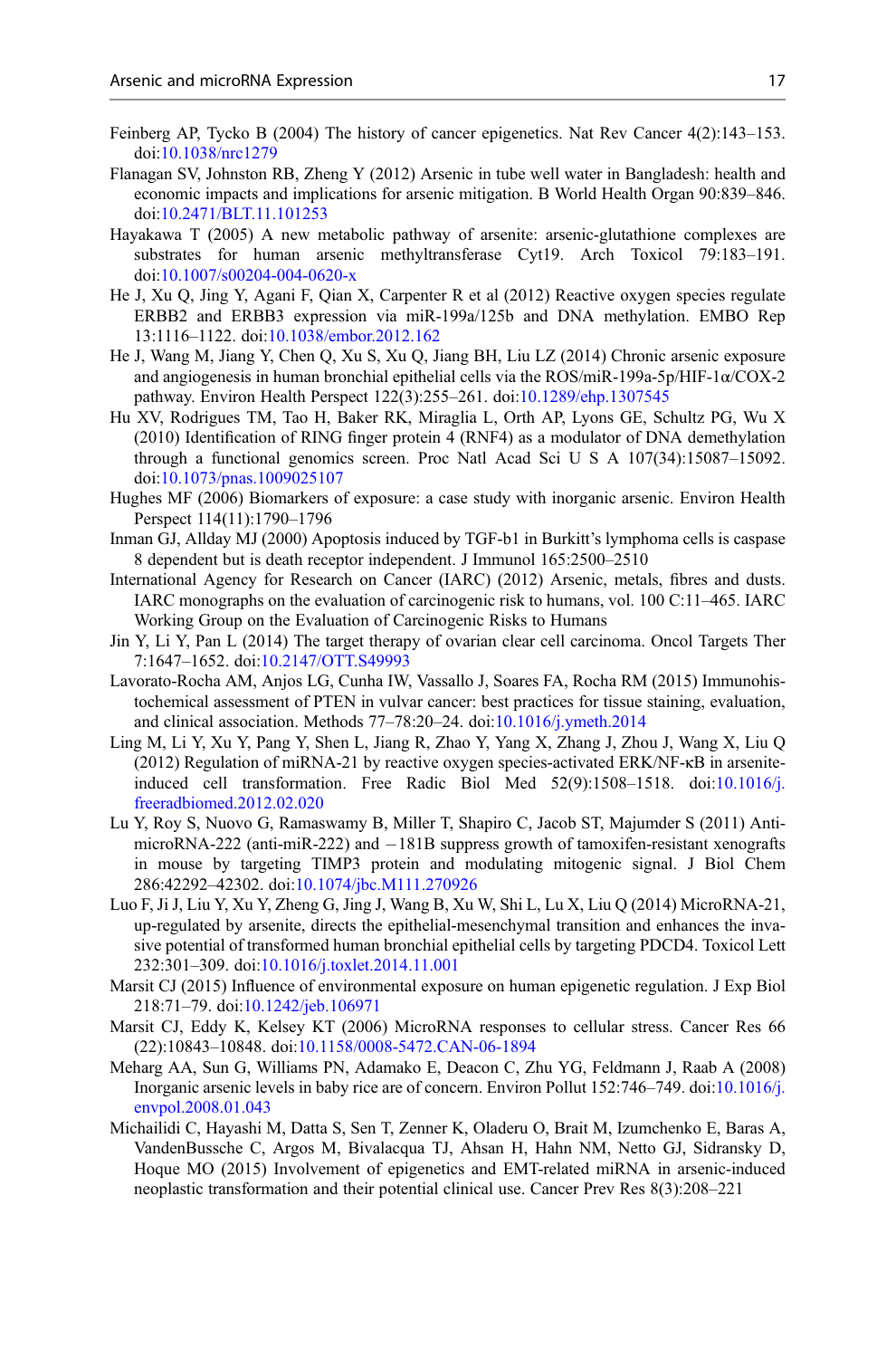- <span id="page-17-0"></span>Nagymanyoki Z, Mutter GL, Hornick JL, Cibas ES (2015) ARID1A is a useful marker of malignancy in peritoneal washings for endometrial carcinoma. Cancer Cytopathol 123:253–257. doi[:10.1002/cncy.21514](https://doi.org/10.1002/cncy.21514)
- Naujokas MF, Anderson B, Ahsan H, Aposhian HV, Graziano JH, Thompson C, Suk WA (2013) The broad scope of health effects from chronic arsenic exposure: update on a worldwide public health problem. Environ Health Perspect 121(3):295–302. doi:[10.1289/ehp.1205875](https://doi.org/10.1289/ehp.1205875)
- Navas-Acien A, Sharrett AR, Silbergeld EK, Schwartz BS, Nachman KE, Burke TA, Guallar E (2005) Arsenic exposure and cardiovascular disease: a systematic review of the epidemiologic evidence. Am J Epidemiol 162:1037–1049. doi:[10.1093/aje/kwi330](https://doi.org/10.1093/aje/kwi330)
- NRC National Research Council (1999) Arsenic in drinking water. The National Academies Press, Washington, DC
- O'Day PA (2006) Chemistry and mineralogy of arsenic. Elements 2:77–83. doi:[10.2113/](https://doi.org/10.2113/gselements.2.2.77.) [gselements.2.2.77.](https://doi.org/10.2113/gselements.2.2.77.)
- Patella F, Rainaldi G (2012) MicroRNAs mediate metabolic stresses and angiogenesis. Cell Mol Life Sci 69:1049–1065. doi:[10.1007/s00018-011-0775-6](https://doi.org/10.1007/s00018-011-0775-6)
- Ramirez-Andreotta MD, Brusseau ML, Artiola JF, Maier RM (2013) A greenhouse and field-based study to determine the accumulation of arsenic in common homegrown vegetables grown in mining-affected soils. Sci Total Environ 443:299–306. doi[:10.1016/j.scitotenv.2012.10.095](https://doi.org/10.1016/j.scitotenv.2012.10.095)
- Rane S, He M, Sayed D, Vashistha H, Malhotra A, Sadoshima J, Vatner DE, Vatner SF, Abdellatif M (2009) Downregulation of MiR-199a derepresses hypoxia-inducible factor-1 $\alpha$  and Sirtuin 1 and recapitulates hypoxia preconditioning in cardiac myocytes. Circ Res 104(7):879–886. doi:[10.1161/CIRCRESAHA.108.193102](https://doi.org/10.1161/CIRCRESAHA.108.193102)
- Rebuzzini P, Cebral E, Fassina L, Redi CA, Zuccotti M, Garagna S (2015) Arsenic trioxide alters the differentiation of mouse embryonic stem cell into cardiomyocytes. Sci Rep 5:14993. doi:[10.1038/srep14993](https://doi.org/10.1038/srep14993)
- Reichard JF, Puga A (2010) Effects of arsenic exposure on DNA methylation and epigenetic gene regulation. Epigenomics 2(1):87–104. doi:[10.2217/epi.09.45](https://doi.org/10.2217/epi.09.45)
- Ren X, McHale CM, Skibola CF, Smith AH, Smith MT, Zhang L (2011) An emerging role for epigenetic dysregulation in arsenic toxicity and carcinogenesis. Environ Health Perspect 119  $(1):11-19$
- Ren X, Gailec DP, Gonga Z, Qiud W, Gea Y, Zhangd C, Huangd C, Yand H, Olsona JR, Kavanaghe TJ, Wud H (2015) Arsenic responsive microRNAs in vivo and their potential involvement in arsenic-induced oxidative stress. Toxicol Appl Pharmacol 283(3):198–209. doi:[10.1289/](https://doi.org/10.1289/ehp.1002114) [ehp.1002114](https://doi.org/10.1289/ehp.1002114)
- Schläwicke Engström K, Nermell B, Concha G, Strömberg U, Vahter M, Broberg K (2008) Arsenic metabolism is influenced by polymorphisms in genes involved in one-carbon metabolism and reduction reactions. Mutat Res 667:4–14. doi:[10.1016/j.mrfmmm.2008.07.003](https://doi.org/10.1016/j.mrfmmm.2008.07.003). Epub 2008 Jul 17
- Semenza GL (2000) HIF-1: mediator of physiological and pathophysiological responses to hypoxia. J Appl Physiol 88:1474–1480
- Simone NL, Soule BP, Ly D, Saleh AD, Savage JE, Degraff W, Cook J, Harris CC, Gius D, Mitchell JB (2009) Ionizing radiation-induced oxidative stress alters miRNA expression. PLoS One 4(7): e6377. doi:[10.1371/journal.pone.0006377](https://doi.org/10.1371/journal.pone.0006377)
- Smith AH, Goycolea M, Haque R, Biggs ML (1998) Marked increase in bladder and lung cancer mortality in a region of northern Chile due to arsenic in drinking water. Am J Epidemiol 147:660–669
- Smith AH, Lingas EO, Rahman M (2000) Contamination of drinking-water by arsenic in Bangladesh: a public health emergency. Bull World Health Organ 78(9):1093–1103
- Sonkoly E, Pivarcsi A (2009) Advances in microRNAs: implications for immunity and inflammatory diseases. J Cell Mol Med 13(1):24–38. doi:[10.1111/j.1582-4934.2008.00534.x](https://doi.org/10.1111/j.1582-4934.2008.00534.x)
- Staton CA, Kumar I, Reed MWR, Brown NJ (2007) Neuropilins in physiological and pathological angiogenesis. J Pathol 212(3):237–248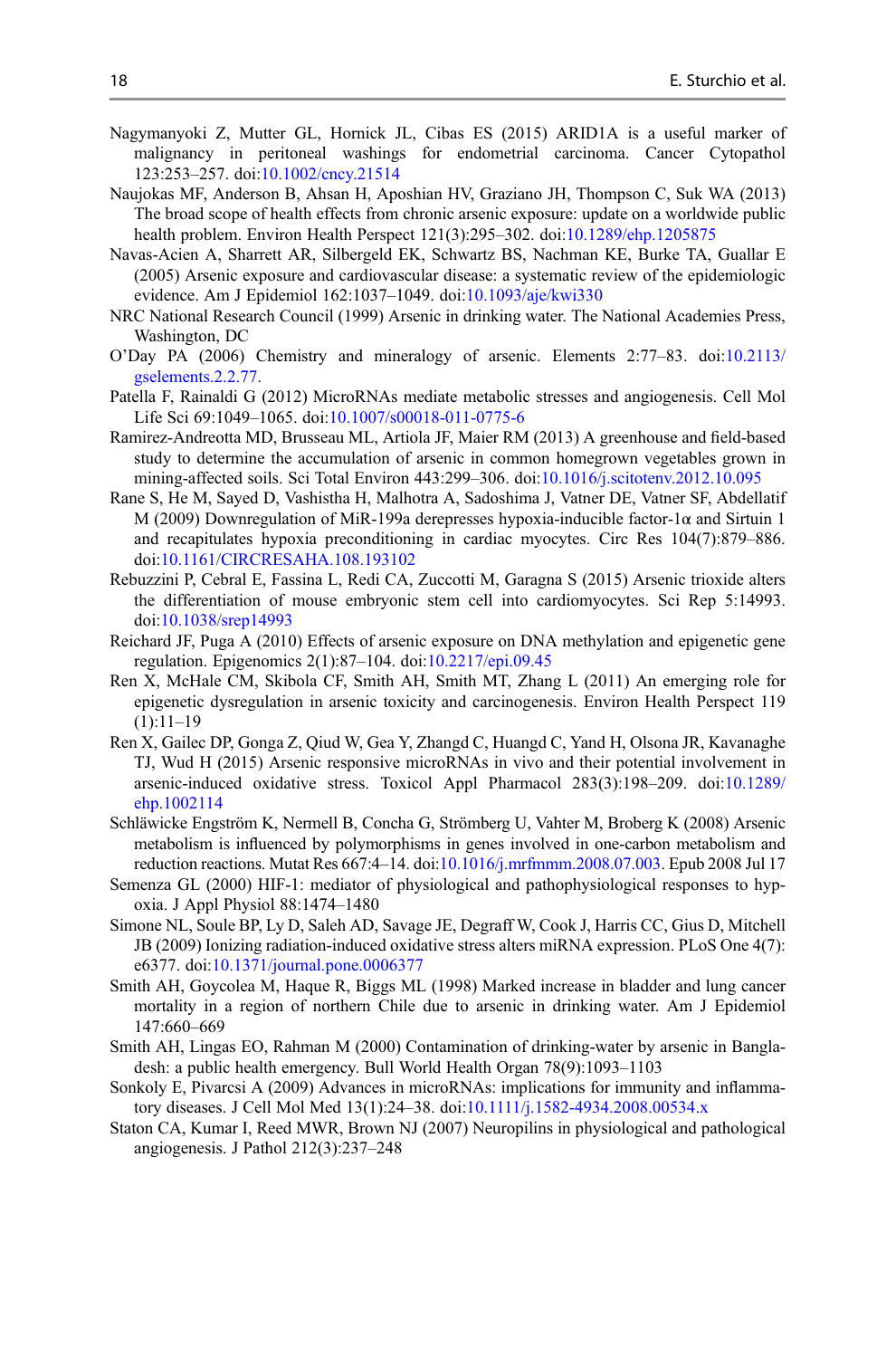- <span id="page-18-0"></span>Straub AC, Klei LR, Stolz DB, Barchowsky A (2009) Arsenic requires sphingosine-1-phosphate type 1 receptors to induce angiogenic genes and endothelial cell remodeling. Am J Pathol 174:1949–1958. doi[:10.2353/ajpath.2009.081016](https://doi.org/10.2353/ajpath.2009.081016)
- Sturchio E, Colombo T, Boccia P, Carucci N, Meconi C, Minoia C, Macino G (2014) Arsenic exposure triggers a shift in microRNA expression. Sci Total Environ 472:672–680. doi:[10.1016/](https://doi.org/10.1016/j.scitotenv.2013.11.092) [j.scitotenv.2013.11.092](https://doi.org/10.1016/j.scitotenv.2013.11.092). Epub 2013 Dec 7
- Tantry BA, Shrivastava D, Taher I, Tantry MN (2015) Arsenic exposure: mechanisms of action and related health effects. J Environ Anal Toxicol 5:327
- Tili E, Michaille JJ, Alder H, Volinia S, Delmas D, Latruffe N, Croce CM (2010) Resveratrol modulates the levels of microRNAs targeting genes encoding tumor-suppressors and effectors of TGFβ signaling pathway in SW480 cells. Biochem Pharmacol 80(12):2057–2065. doi:[10.1016/j.bcp.2010.07.003.](https://doi.org/10.1016/j.bcp.2010.07.003) Epub 2010 Jul 15
- Urbich C, Kuehbacher A, Dimmeler S (2008) Role of microRNAs in vascular diseases, inflammation, and angiogenesis. Cardiovasc Res 79:581–588. doi[:10.1093/cvr/cvn156.](https://doi.org/10.1093/cvr/cvn156) Epub 2008 Jun 11
- U.S. EPA (2001) National primary drinking water regulations: arsenic and clarifications to compliance and new source contaminants monitoring. Final rule. 6976–7066
- U.S. EPA (2002) Arsenic treatment technologies for soil, waste and water, EPA-542-R-02-004
- Vahter M (2009) Effects of arsenic on maternal and fetal health. Annu Rev Nutr 29:381–399. doi:[10.1146/annurev-nutr-080508-141102](https://doi.org/10.1146/annurev-nutr-080508-141102)
- Vrba L, Jensen TJ, Garbe JC, Heimark RL, Cress AE, Dickinson S, Stampfer MR, Futscher BW (2010) Role for DNA methylation in the regulation of miR-200c and miR-141 expression in normal and cancer cells. PLoS One 5:e8697. doi:[10.1371/journal.pone.0008697](https://doi.org/10.1371/journal.pone.0008697). Published online 2010 Jan 13
- Wakao N, Koyatsu H, Komai Y, Shimokawara H, Sakurai Y, Shiota H (1988) Microbial oxidation of arsenite and occurrence of arsenite-oxidizing bacteria in acid-mine water from a sulfur-pyrite mine. Geomicrobiol J 6:11–24. doi:[10.1080/01490458809377818](https://doi.org/10.1080/01490458809377818)
- Wang Z, Zhao Y, Smith E, Goodall GJ, Drew PA, Brabletz T, Yang C (2011) Reversal and prevention of arsenic-induced human bronchial epithelial cell malignant transformation by microRNA-200b. Toxicol Sci 121(1):110–122. doi:[10.1093/toxsci/kfr029](https://doi.org/10.1093/toxsci/kfr029). Epub 2011 Feb 2
- Wang X, Mandal AK, Saito H, Pulliam JF, Lee EY, Ke ZJ, Lu J, Ding S, Li L, Shelton BJ, Tucker T, Evers BM, Zhang Z, Shi X (2012) Arsenic and chromium in drinking water promote tumorigenesis in a mouse colitis-associated colorectal cancer model and the potential mechanism is ROS-mediated Wnt/β-catenin signaling pathway. Toxicol Appl Pharmacol 262:11–21. doi:[10.1016/j.taap.2012.04.014](https://doi.org/10.1016/j.taap.2012.04.014). Epub 2012 Apr 19
- Wang M, Ge X, Zheng J, Li D, Liu X, Wang L, Jiang C, Shi Z, Qin L, Liu J, Yang H, Liu LZ, He J, Zhen L, Jiang BH (2016) Role and mechanism of miR-222 in arsenic-transformed cells for inducing tumor growth. Oncotarget 7(14):17805–17814. doi:[10.18632/oncotarget.7525](https://doi.org/10.18632/oncotarget.7525). Published online 2016 Feb 20
- WHO World Health Organization (2001) Arsenic and arsenic compounds. Environmental Health Criteria 224. World Health Organization, Geneva
- Xu Y, Li Y, Li H, Pang H, Zhao Y, Jiang R, Shen L, Zhou J, Wang X, Liu Q (2013) The accumulations of HIF-1 $\alpha$  and HIF-2 $\alpha$  by JNK and ERK are involved in biphasic effects induced by different levels of arsenite in human bronchial epithelial cells. Toxicol Appl Pharmacol 266 (2):187–197. doi[:10.1016/j.taap.2012.11.014](https://doi.org/10.1016/j.taap.2012.11.014). Epub 2012 Nov 27
- Xue X, Shah YM (2013) Hypoxia-inducible factor-2 $\alpha$  is essential in activating the COX2/mPGES-1/PGE2 signaling axis in colon cancer. Carcinogenesis 34(1):163–169. doi:[10.1093/carcin/](https://doi.org/10.1093/carcin/bgs313) [bgs313](https://doi.org/10.1093/carcin/bgs313). Epub 2012 Oct 5
- Yang YF, Wang F, Xiao JJ, Song Y, Zhao YY, Cao Y, Bei YH, Yang CQ (2014) MiR-222 overexpression promotes proliferation of human hepatocellular carcinoma HepG2 cells by downregulating p27. Int J Clin Exp Med 7:893–902. PMC4057838
- Yin Y, Li J, Chen S, Zhou T, Si J (2012) MicroRNAs as diagnostic biomarkers in gastric cancer. Int J Mol Sci 13(10):12544–12555. doi[:10.3390/ijms131012544](https://doi.org/10.3390/ijms131012544). Published online 2012 Oct 1